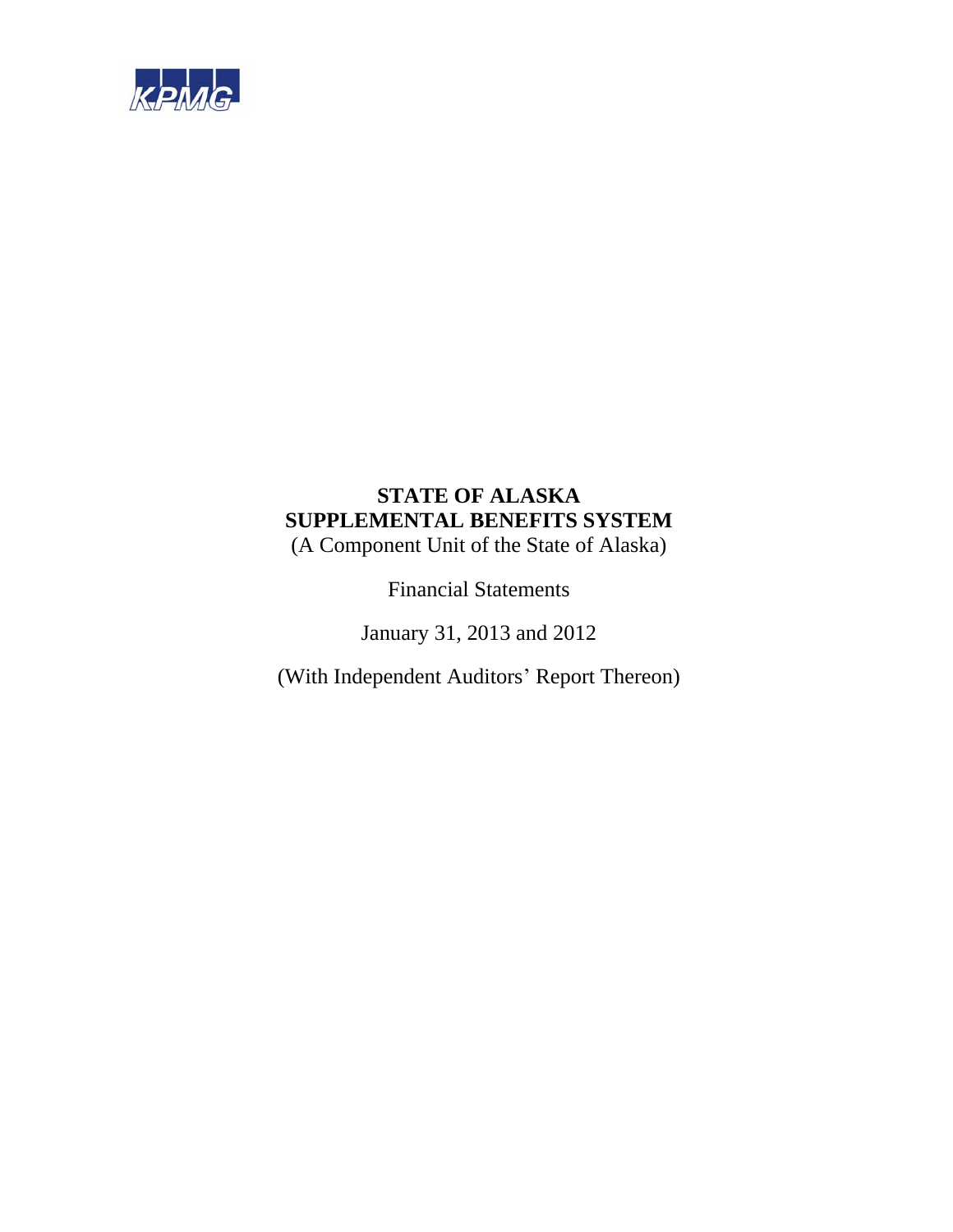# **Table of Contents**

|                                                                             | Page(s)   |
|-----------------------------------------------------------------------------|-----------|
| <b>Independent Auditors' Report</b>                                         | $1 - 2$   |
| Management's Discussion and Analysis                                        | $3 - 7$   |
| Statements of Fiduciary Net Assets – Annuity and Cafeteria Plans            | 8         |
| Statements of Changes in Fiduciary Net Assets – Annuity and Cafeteria Plans | 9         |
| <b>Notes to Financial Statements</b>                                        | $10 - 28$ |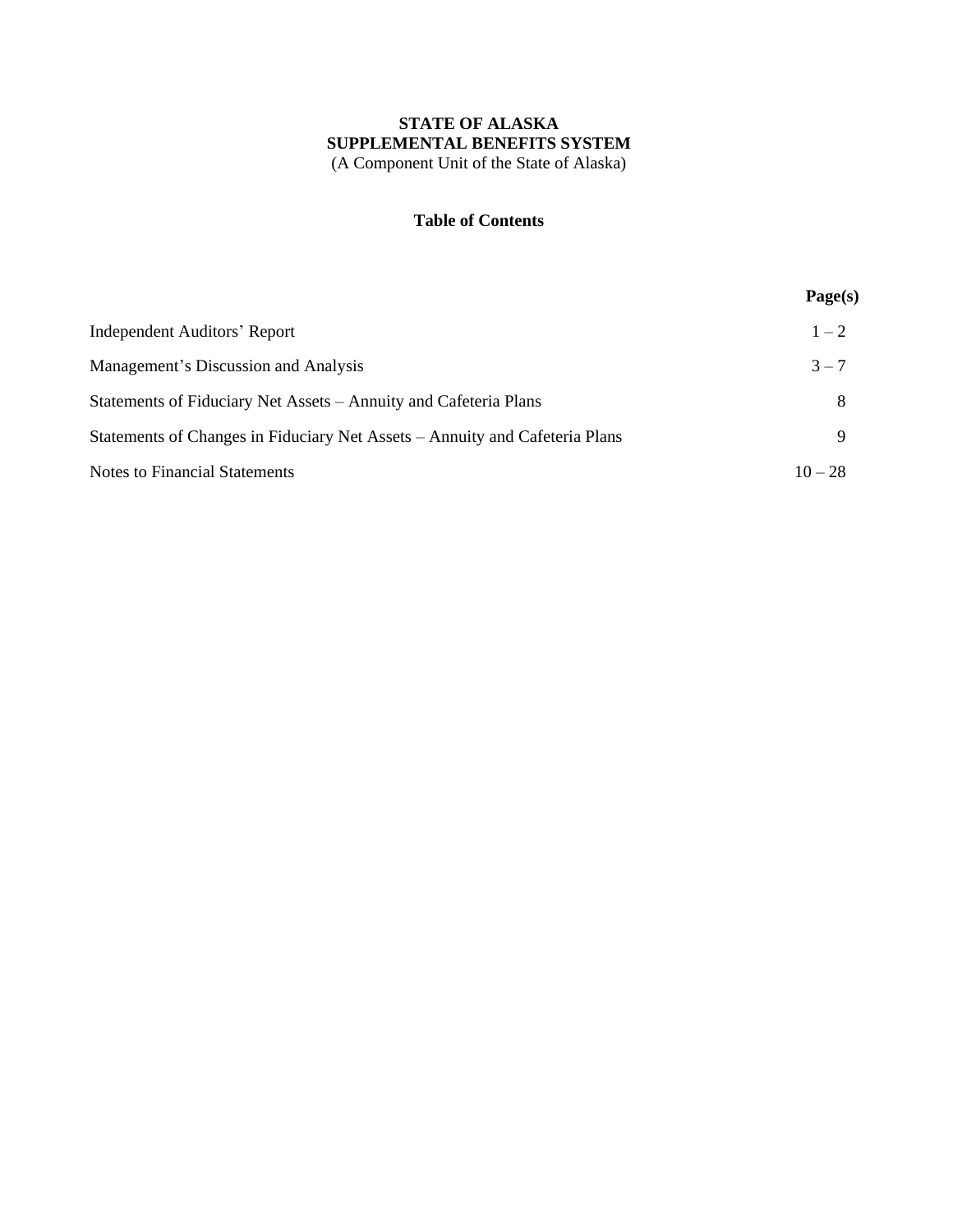

**KPMG LLP**  Suite 600 701 West Eighth Avenue Anchorage, AK 99501

# **Independent Auditors' Report**

The Division of Retirement and Benefits and Members of the Alaska Retirement Management Board State of Alaska Supplemental Benefits System:

We have audited the accompanying statements of fiduciary net assets of the State of Alaska Supplemental Benefits System (the Plan), a component unit of the State of Alaska, as of January 31, 2013 and 2012, and the related statements of changes in fiduciary net assets for the years then ended, and the related notes to the financial statements, which collectively comprise the Plan's basic financial statements as listed in the table of contents.

# *Management's Responsibility for the Financial Statements*

Management is responsible for the preparation and fair presentation of these financial statements in accordance with U.S. generally accepted accounting principles; this includes the design, implementation, and maintenance of internal control relevant to the preparation and fair presentation of financial statements that are free from material misstatement, whether due to fraud or error.

# *Auditors' Responsibility*

Our responsibility is to express opinions on these financial statements based on our audit. We conducted our audit in accordance with auditing standards generally accepted in the United States of America. Those standards require that we plan and perform the audit to obtain reasonable assurance about whether the financial statements are free from material misstatement.

An audit involves performing procedures to obtain audit evidence about the amounts and disclosures in the financial statements. The procedures selected depend on the auditors' judgment, including the assessment of the risks of material misstatement of the financial statements, whether due to fraud or error. In making those risk assessments, the auditor considers internal control relevant to the entity's preparation and fair presentation of the financial statements in order to design audit procedures that are appropriate in the circumstances, but not for the purpose of expressing an opinion on the effectiveness of the entity's internal control. Accordingly, we express no such opinion. An audit also includes evaluating the appropriateness of accounting policies used and the reasonableness of significant accounting estimates made by management, as well as evaluating the overall presentation of the financial statements.

We believe that the audit evidence we have obtained is sufficient and appropriate to provide a basis for our audit opinions.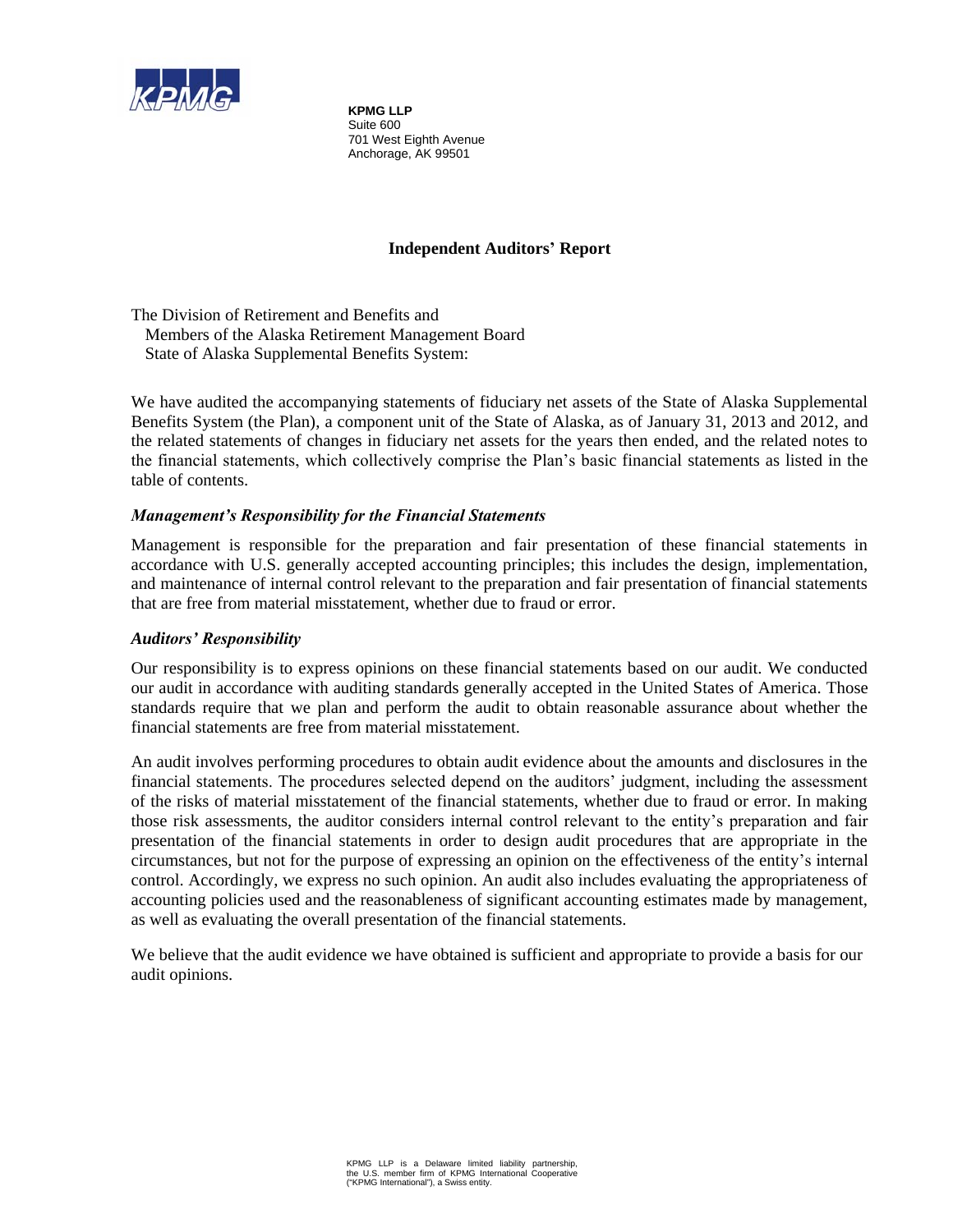

# *Opinions*

In our opinion, the financial statements referred to above present fairly, in all material respects, the fiduciary net assets of the State of Alaska Supplemental Benefits System as of January 31, 2013 and 2012, and the changes in fiduciary net assets for the years then ended, in accordance with U.S. generally accepted accounting principles.

# *Other Matters*

# *Required Supplementary Information*

U.S. generally accepted accounting principles require that the Management's Discussion and Analysis, on pages 3-7 be presented to supplement the basic financial statements. Such information, although not a part of the basic financial statements, is required by the Governmental Accounting Standards Board who considers it to be an essential part of financial reporting for placing the basic financial statements in an appropriate operational, economic, or historical context. We have applied certain limited procedures to the required supplementary information in accordance with auditing standards generally accepted in the United States of America, which consisted of inquiries of management about the methods of preparing the information and comparing the information for consistency with management's responses to our inquiries, the basic financial statements, and other knowledge we obtained during our audit of the basic financial statements. We do not express an opinion or provide any assurance on the information because the limited procedures do not provide us with sufficient evidence to express an opinion or provide any assurance.



October 18, 2013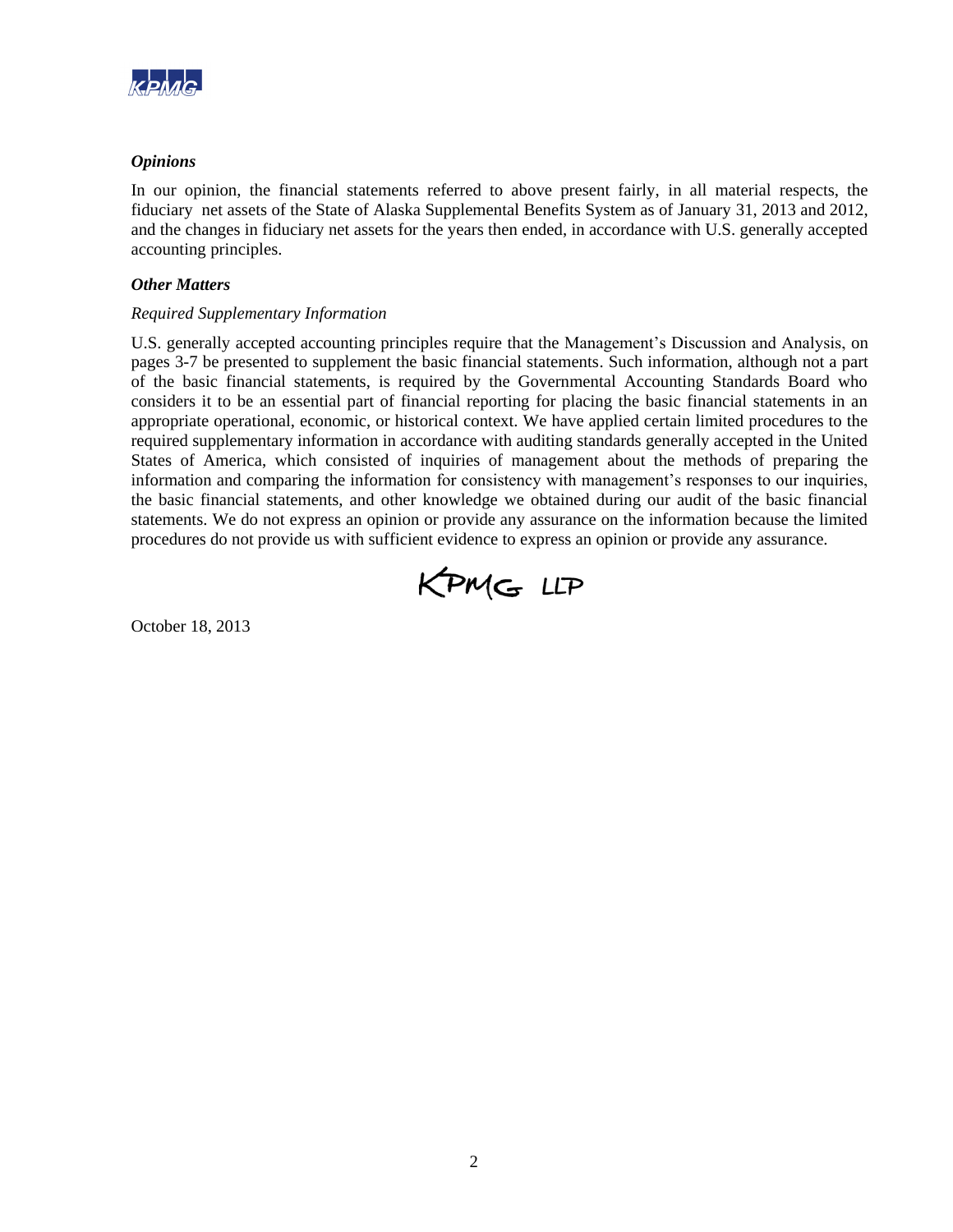Management's Discussion and Analysis

January 31, 2013 and 2012

This section presents management's discussion and analysis (MD&A) of the State of Alaska Supplemental Benefits System's (the Plan) financial position and performance for the fiscal years ended January 31, 2013 and 2012. This section is presented as a narrative overview and analysis. Please read the MD&A in conjunction with the financial statements and notes to financial statements to better understand the financial condition and performance of the Plan during the fiscal years ended January 31, 2013 and 2012. Information for fiscal year 2011 is presented for comparative purposes.

# **Financial Highlights**

- Plan net assets held in trust for benefits increased by \$241.3 million during fiscal year 2013.
- Plan participant and employer contributions and transfers into the plan increased by \$13.9 million during fiscal year 2013.
- The Plan earned net investment income of \$240.7 million during fiscal year 2013.
- Benefits paid to participants and purchases of annuity contracts increased by \$11.8 million during fiscal year 2013.

# **Overview of the Financial Statements**

This discussion and analysis is intended to serve as an introduction to the Plan's financial statements. The Plan's financial statements are composed of three components: 1) statement of fiduciary net assets – annuity and cafeteria plans, 2) statement of changes in fiduciary net assets – annuity and cafeteria plans, and 3) notes to financial statements.

*Statement of Fiduciary Net Assets – Annuity and Cafeteria Plans* – This statement presents information regarding the Plan's assets, liabilities, and resulting net assets held in trust for individuals and organizations. This statement reflects the Plan's investments at fair market value, along with cash and short-term investments, receivables, and other assets less liabilities at January 31, 2013 and 2012. This statement is presented individually for both the Supplemental Annuity Plan and the Supplemental Benefits Cafeteria Plans.

*Statement of Changes in Fiduciary Net Assets – Annuity and Cafeteria Plans* – This statement presents how the Plan's net assets held in trust for individuals and organizations changed during the fiscal years ended January 31, 2013 and 2012. This statement presents contributions and net investment income during the period. Deductions for benefits paid, purchases of annuity contracts, insurance premiums paid, dependent care reimbursements, and administrative expenses are also presented. This statement is presented individually for both the Supplemental Annuity Plan and the Supplemental Benefits Cafeteria Plans.

The above statements represent resources available for investment and payment of benefits and expenses as of January 31, 2013 and 2012, and the sources and uses of those funds during fiscal years 2013 and 2012.

*Notes to Financial Statements* – The notes to financial statements are an integral part of the financial statements and provide additional detailed information and schedules that are essential to a full understanding of the Plan's financial statements.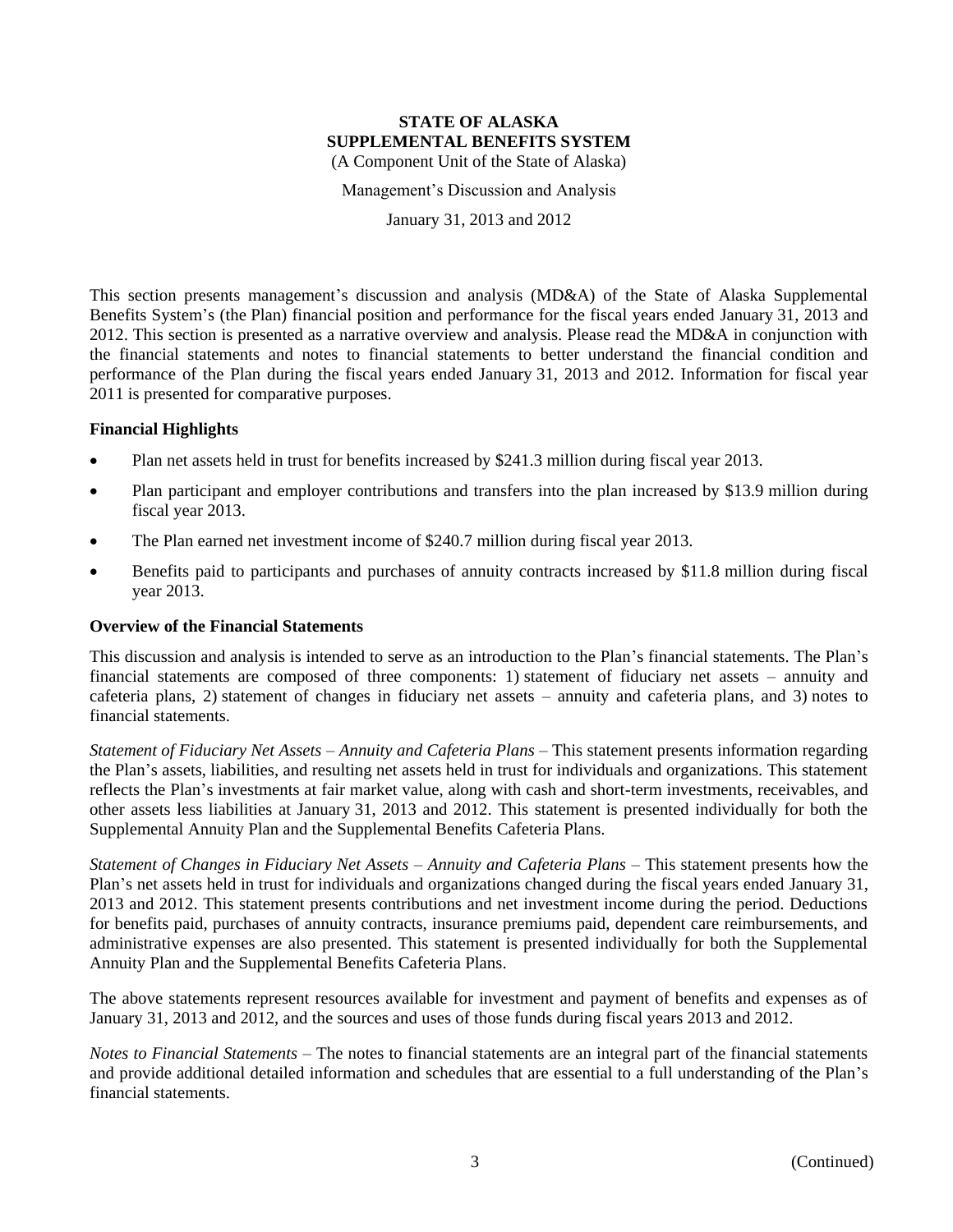Management's Discussion and Analysis

January 31, 2013 and 2012

# **Condensed Financial Information** (In thousands)

| <b>Net assets</b>              |    |           |           |                     |                   |           |  |
|--------------------------------|----|-----------|-----------|---------------------|-------------------|-----------|--|
|                                |    |           |           | Increase (decrease) |                   |           |  |
| <b>Description</b>             |    | 2013      | 2012      | Amount              | <b>Percentage</b> | 2011      |  |
| Assets:                        |    |           |           |                     |                   |           |  |
| Cash and cash equivalents      | \$ | 6,218     | 6,618     | (400)               | $(6.0)\%$ \$      | 6,316     |  |
| Receivables                    |    | 7,640     | 7,647     | (7)                 | (0.1)             | 12,448    |  |
| Investments, at fair value     |    | 2,854,140 | 2,612,692 | 241,448             | 9.2               | 2,487,088 |  |
| Investment Loss Trust Fund, at |    |           |           |                     |                   |           |  |
| fair value                     |    | 1,929     | 1,921     | 8                   | 0.4               | 1,913     |  |
| <b>Total assets</b>            |    | 2,869,927 | 2,628,878 | 241,049             | 9.2               | 2,507,765 |  |
| Liabilities:                   |    |           |           |                     |                   |           |  |
| Payable to plan participants   |    | 1,929     | 1,921     | 8                   | 0.4               | 1,913     |  |
| Accrued expenses               |    | 1,108     | 1,385     | (277)               | (20.0)            | 1,067     |  |
| <b>Total liabilities</b>       |    | 3,037     | 3,306     | (269)               | (8.1)             | 2,980     |  |
| Net assets                     | \$ | 2,866,890 | 2,625,572 | 241,318             | 9.2%<br>\$.       | 2,504,785 |  |

|                                     | <b>Changes in net assets</b> |           |           |         |            |           |  |  |
|-------------------------------------|------------------------------|-----------|-----------|---------|------------|-----------|--|--|
| Increase (decrease)                 |                              |           |           |         |            |           |  |  |
| <b>Description</b>                  |                              | 2013      | 2012      | Amount  | Percentage | 2011      |  |  |
| Net assets, beginning of year       | \$                           | 2,625,572 | 2,504,785 | 120,787 | $4.8\%$ \$ | 2,196,953 |  |  |
| Additions:                          |                              |           |           |         |            |           |  |  |
| Contributions and transfers in      |                              | 164,837   | 150,960   | 13,877  | 9.2        | 158,012   |  |  |
| Net investment income               |                              | 240,703   | 122,034   | 118,669 | 97.2       | 283,415   |  |  |
| Total additions                     |                              | 405,540   | 272,994   | 132,546 | 48.6       | 441,427   |  |  |
| Deductions:                         |                              |           |           |         |            |           |  |  |
| Benefits paid to participants and   |                              |           |           |         |            |           |  |  |
| purchases of annuity contracts      |                              | 150,275   | 138,440   | 11,835  | 8.5        | 119,720   |  |  |
| Insurance premiums and dependent    |                              |           |           |         |            |           |  |  |
| care assistance plan reimbursements |                              | 3,244     | 3,720     | (476)   | (12.8)     | 3,736     |  |  |
| Administrative expenses             |                              | 10,703    | 10,047    | 656     | 6.5        | 10,139    |  |  |
| Total deductions                    |                              | 164,222   | 152,207   | 12,015  | 7.9        | 133,595   |  |  |
| Increase in net assets              |                              | 241,318   | 120,787   | 120,531 | 99.8       | 307,832   |  |  |
| Net assets, end of year             | \$                           | 2,866,890 | 2,625,572 | 241,318 | 9.2%<br>-S | 2,504,785 |  |  |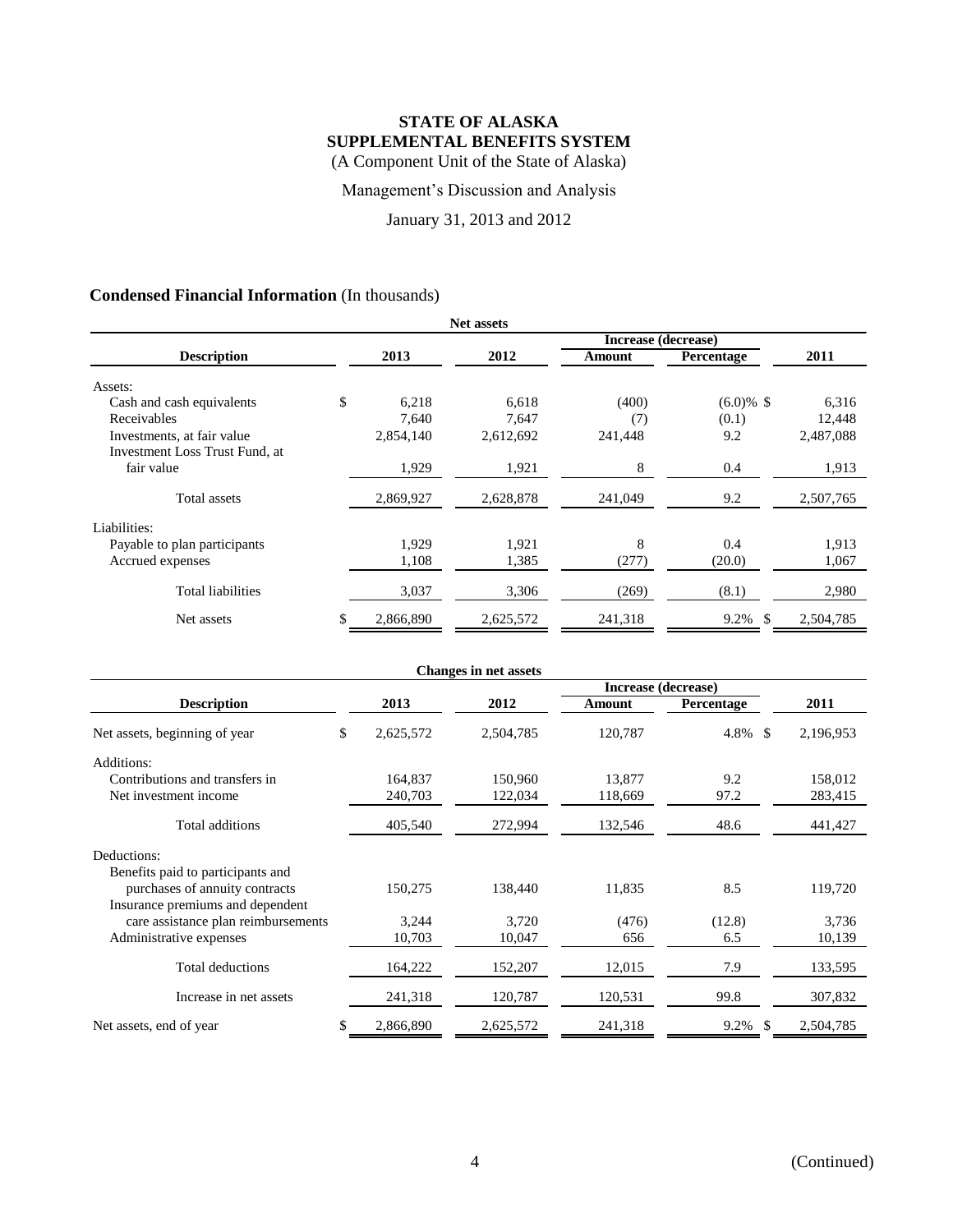Management's Discussion and Analysis

January 31, 2013 and 2012

#### **Financial Analysis of the Plans**

The statement of fiduciary net assets – annuity and cafeteria plans as of January 31, 2013 and 2012 show net assets held in trust for individuals and organizations of \$2,866,890,000 and \$2,625,572,000, respectively. The entire amount is available to pay benefits and insurance premiums to its participants and their beneficiaries, as well as administrative costs.

These amounts represent an increase in plan net assets held in trust for individuals and organizations of \$241,318,000 or 9.2% from fiscal year 2012 to 2013 and \$120,787,000 or 4.8% from fiscal year 2011 to 2012.

#### **Contributions, Investment Income, and Other Additions**

Additions to the Plan are accumulated through a combination of employer and plan participant contributions, investment income, and other additions as follows:

|                                          | <b>Additions</b> (In thousands) |         |         |                     |               |         |
|------------------------------------------|---------------------------------|---------|---------|---------------------|---------------|---------|
|                                          |                                 |         |         | Increase (decrease) |               |         |
|                                          |                                 | 2013    | 2012    | Amount              | Percentage    | 2011    |
| Plan participant mandatory contributions | S                               | 78.486  | 72.538  | 5.948               | 8.2%<br>-8    | 75,970  |
| Employer mandatory contributions         |                                 | 78.486  | 72,538  | 5,948               | 8.2           | 75,970  |
| Plan participant voluntary contributions |                                 | 3,367   | 3,622   | (255)               | (7.0)         | 3,730   |
| Transfers in contributions               |                                 | 4.498   | 2,262   | 2,236               | 98.9          | 2,342   |
| Net investment income                    |                                 | 240,703 | 122,034 | 118,669             | 97.2          | 283,415 |
| Total                                    | J.                              | 405.540 | 272,994 | 132,546             | 48.6%<br>- \$ | 441.427 |

The plan member and employer contributions increased from \$72,538,000 each in fiscal year 2012 to \$78,486,000 each in fiscal year 2013, an increase of \$5,948,000 or 8.2% each. The plan member and employer contributions decreased from \$75,970,000 in fiscal year 2011 to \$72,538,000 in fiscal year 2012, a decrease of \$3,432,000 or 4.5%. The decrease in employer contributions is attributable to a correction of an error in recording accounts receivable during fiscal year 2011. The increase in contributions for fiscal year 2012 is attributed to the increase in participant and increase in participant wages.

The Plan's net investment income increased in fiscal year 2013 by \$118,669,000 or 97.2% from amounts recorded in fiscal year 2012. Net investment income decreased in fiscal year 2012 by \$161,381,000 or 56.9% from amounts recorded in fiscal year 2011.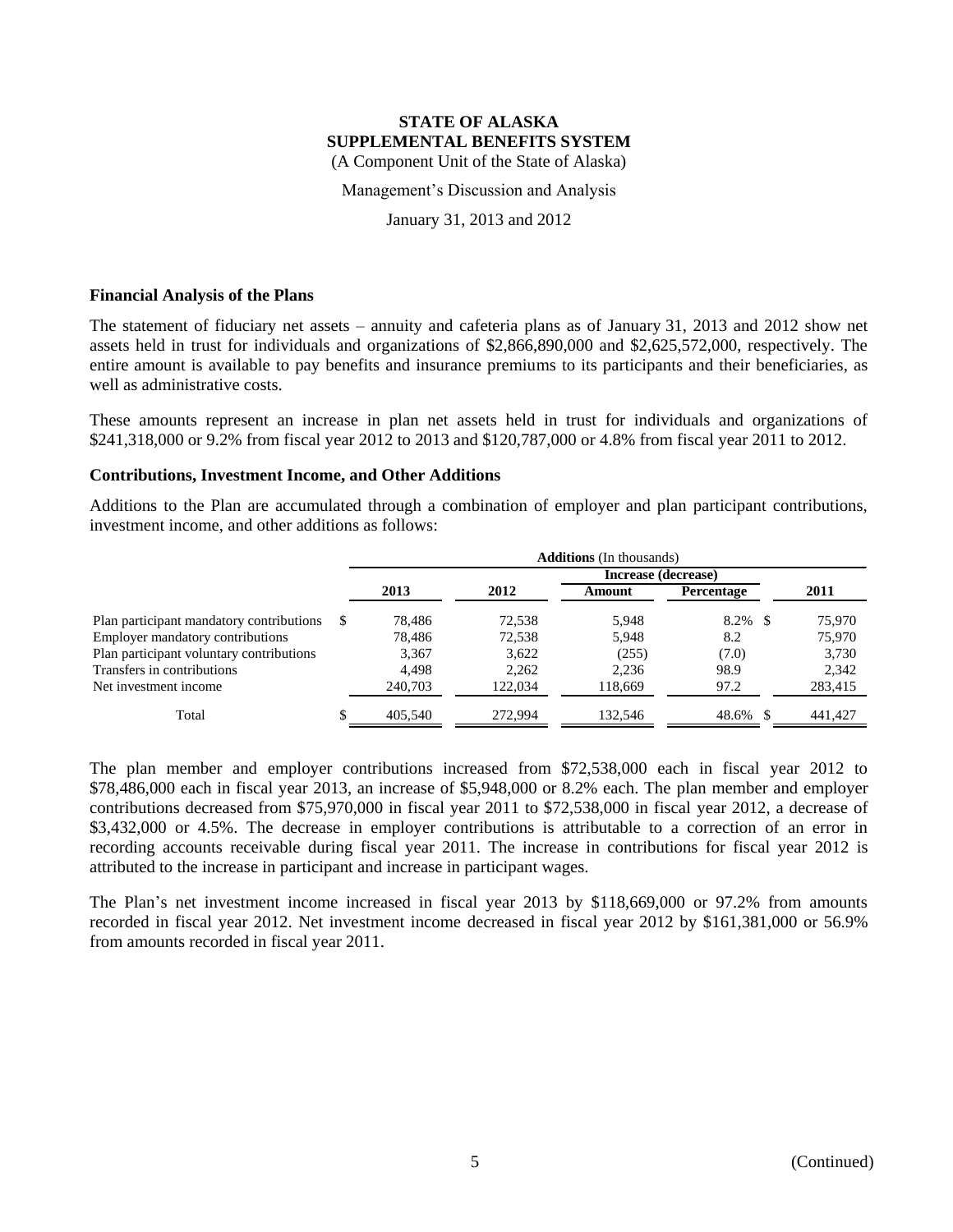Management's Discussion and Analysis

January 31, 2013 and 2012

The Plan's investment rate of returns at December 31, are as follows:

|                                                 | 2012          | 2011          |
|-------------------------------------------------|---------------|---------------|
|                                                 | 1-Year actual | 1-Year actual |
| Alaska Balanced Trust                           | 8.99%         | 4.43%         |
| Alaska Long-Term Balanced Trust                 | 12.11         | 2.18          |
| Alaska Target Date Retirement 2010 Fund         | N/A           | N/A           |
| Alaska Target Date Retirement 2010 Trust        | 10.31         | 2.40          |
| Alaska Target Date Retirement 2015 Trust        | 11.71         | 1.78          |
| Alaska Target Date Retirement 2020 Trust        | 12.98         | 1.23          |
| Alaska Target Date Retirement 2025 Trust        | 13.94         | 0.68          |
| Alaska Target Date Retirement 2030 Trust        | 14.82         | 0.13          |
| Alaska Target Date Retirement 2035 Trust        | 15.48         | (0.46)        |
| Alaska Target Date Retirement 2040 Trust        | 15.65         | (0.52)        |
| Alaska Target Date Retirement 2045 Trust        | 15.66         | (0.55)        |
| Alaska Target Date Retirement 2050 Trust        | 15.60         | (0.47)        |
| Alaska Target Date Retirement 2055 Trust        | 15.61         | (0.48)        |
| <b>Brandes International Equity Fund</b>        | 11.77         | (10.87)       |
| Government/Credit Bond Index Fund               | 4.70          | 8.55          |
| <b>Intermediate Bond Fund</b>                   | 1.58          | 5.92          |
| Long U.S. Treasury Bond Index Fund              | 3.57          | 29.85         |
| <b>RCM Socially Responsible Investment Fund</b> | 10.68         | (0.95)        |
| Russell 3000 Index Fund                         | 16.38         | 1.14          |
| S&P 500 Stock Index Fund                        | 16.01         | 2.10          |
| SSgA Global Balanced Fund                       | 11.75         | (0.89)        |
| Stable Value Fund                               | 2.99          | 3.39          |
| <b>State Street Money Market Fund</b>           |               | 0.01          |
| U.S. Real Estate Investment Trust Index Fund    | 16.81         | 9.17          |
| T. Rowe Price U.S. Small Cap Trust              | 18.64         | 0.06          |
| U.S. TIPS Index Fund                            | 6.83          | 13.42         |
| World Equity Ex-U.S. Index Fund                 | 17.78         | (13.66)       |
| World Government Bond Ex-U.S. Index Fund        | 1.58          | 5.19          |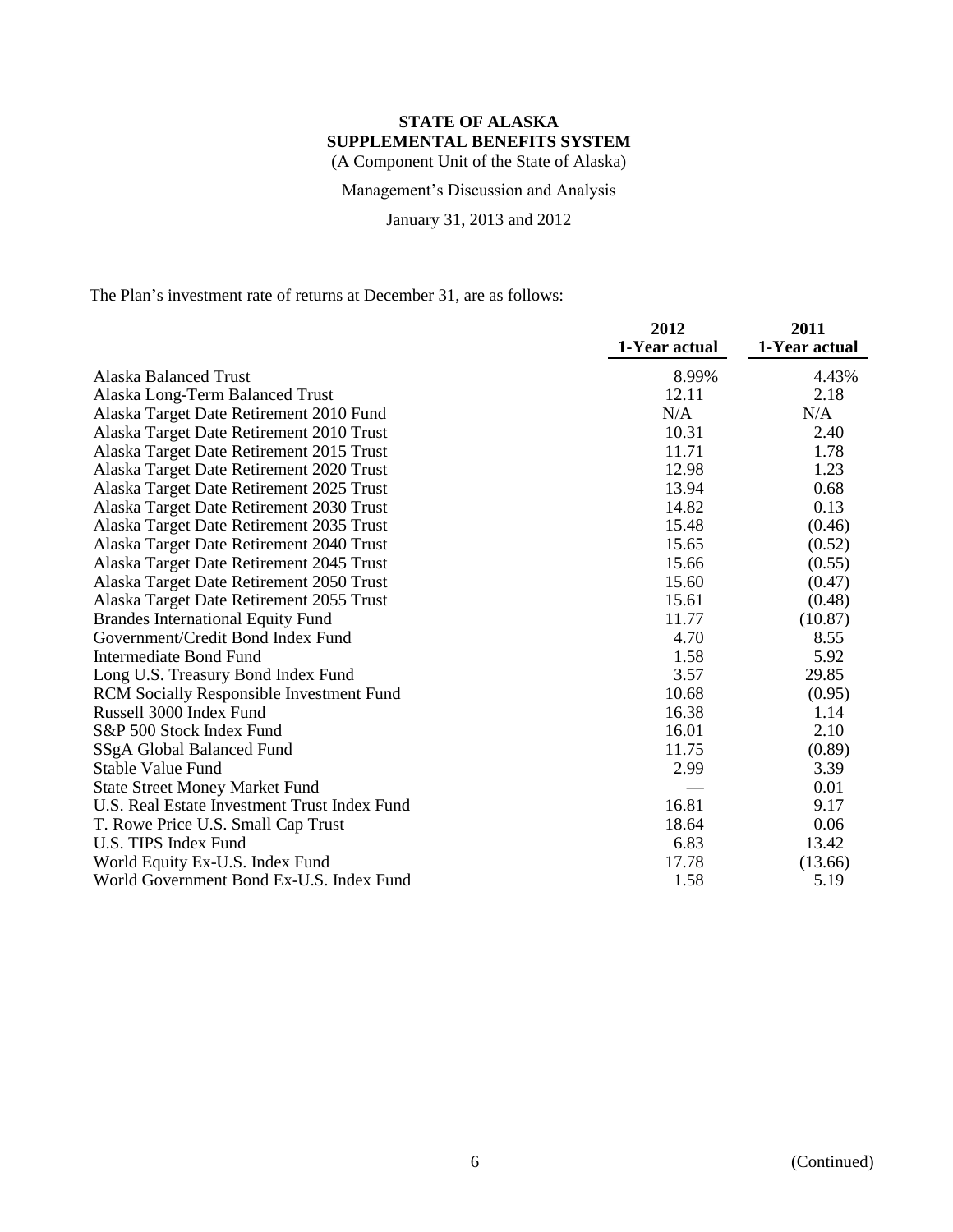Management's Discussion and Analysis

January 31, 2013 and 2012

# **Benefits and Other Deductions**

The primary deduction of the Plan is the payment of benefits and purchases of annuity contracts. Benefit payments, insurance premiums, dependent care reimbursements, and administrative costs were as follows:

|                                       | <b>Deductions</b> (In thousands) |         |         |                     |                   |         |
|---------------------------------------|----------------------------------|---------|---------|---------------------|-------------------|---------|
|                                       |                                  |         |         | Increase (decrease) |                   |         |
|                                       |                                  | 2013    | 2012    | Amount              | <b>Percentage</b> | 2011    |
| Benefits paid to participants and     |                                  |         |         |                     |                   |         |
| purchases of annuity contracts        |                                  | 150.275 | 138,440 | 11,835              | 8.5%              | 119,720 |
| Insurance premiums and dependent care |                                  | 3,244   | 3,720   | (476)               | (12.8)            | 3,736   |
| Administrative                        |                                  | 10,703  | 10.047  | 656                 | 6.5               | 10,139  |
| Total                                 | S                                | 164.222 | 152,207 | 12.015              | 7.9%              | 133.595 |

The Plan's benefits paid to participants and purchases of annuity contracts in fiscal year 2013 increased \$11,835,000 or 8.5% from fiscal year 2012 increased \$18,720,000 or 15.6% from fiscal year 2011 to 2012. Recovery from the economic downturn in addition to an increase in number of retirements has contributed to the increase in amount of withdrawals.

The Plan had administrative expenses of \$10,703,000 in fiscal year 2013 compared to \$10,047,000 in fiscal year 2012, an increase of 6.5%. The Plan had administrative expenses of \$10,047,000 in fiscal year 2012 compared to \$10,139,000 in fiscal year 2011, a 0.9% decrease.

#### **Fiduciary Responsibilities**

The Alaska Retirement Management Board, the plan administrator, and the Commissioner of Administration are cofiduciaries of the Plan.

The Plan's assets can only be used for the exclusive benefit of the Plan's participants, beneficiaries, and alternate payees.

#### **Request for Information**

This financial report is designed to provide a general overview of the finances of the Plan. Questions concerning any of the information provided in this report or requests for additional information should be addressed to:

State of Alaska Supplemental Benefits System Division of Retirement and Benefits, Finance Section PO Box 110203 Juneau, Alaska 99811-0203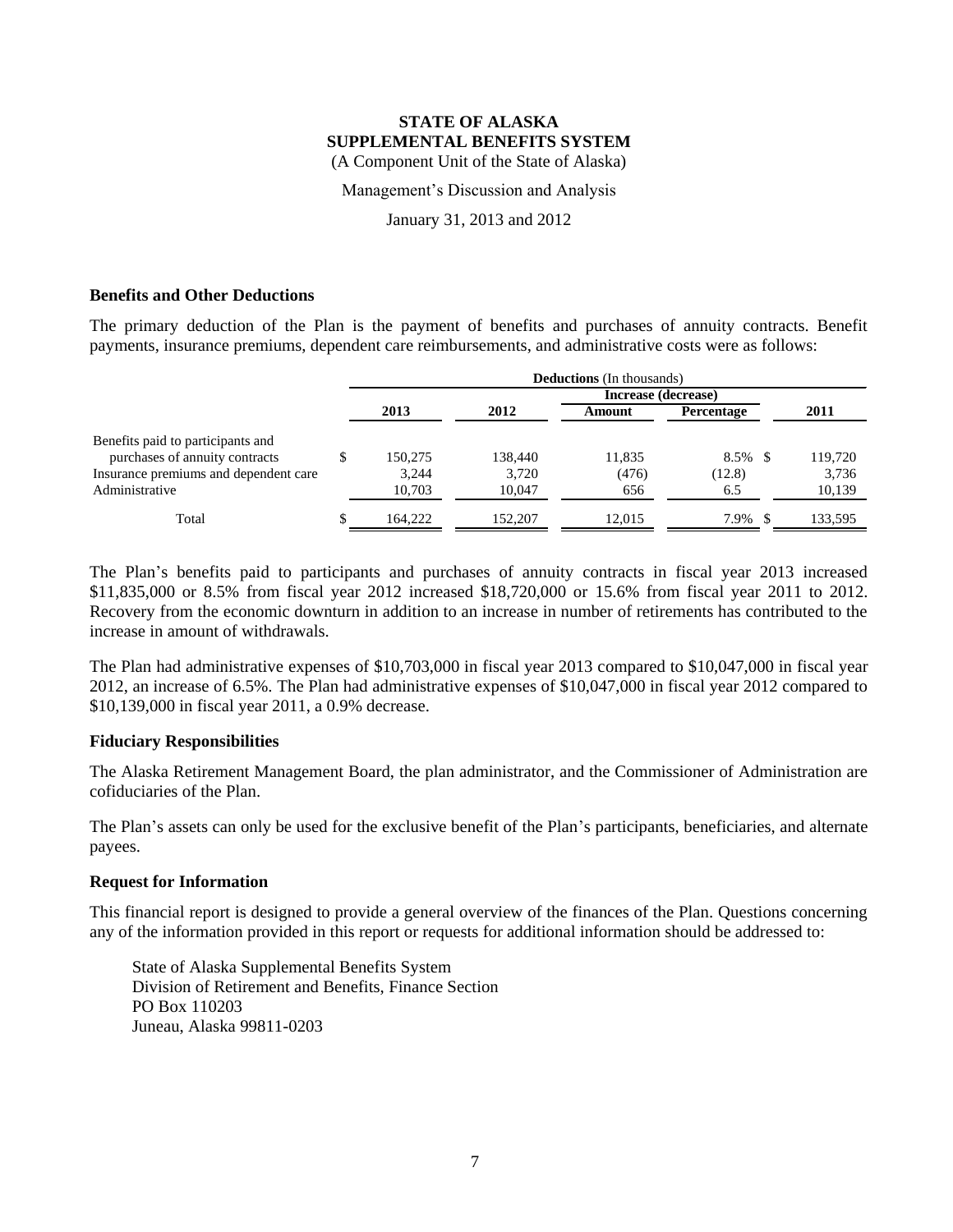#### Statements of Fiduciary Net Assets – Annuity and Cafeteria Plans

January 31, 2013 and 2012

(In thousands)

|                                                                                                                                    | 2013                         |           |                              | 2012                         |           |                              |
|------------------------------------------------------------------------------------------------------------------------------------|------------------------------|-----------|------------------------------|------------------------------|-----------|------------------------------|
|                                                                                                                                    | Annuity                      | Cafeteria | Total                        | <b>Annuity</b>               | Cafeteria | Total                        |
| Assets:<br>Cash and cash equivalents                                                                                               | \$<br>5,236                  | 982       | 6,218                        | 5,560                        | 1,058     | 6,618                        |
| Receivables:<br>Mandatory and voluntary contributions                                                                              | 7,487                        | 153       | 7,640                        | 7,489                        | 158       | 7,647                        |
| Total receivables                                                                                                                  | 7,487                        | 153       | 7,640                        | 7,489                        | 158       | 7,647                        |
| Investments:<br>Collective investment funds, at fair value:<br>Participant directed<br>Money market fund – nonparticipant directed | 735.704<br>1,356             |           | 735,704<br>1,356             | 662,801<br>1,738             |           | 662,801<br>1.738             |
|                                                                                                                                    | 737,060                      |           | 737,060                      | 664,539                      |           | 664,539                      |
| Stable value fund:<br>Synthetic investment contracts, at fair value<br>Cash and cash equivalents, at fair value                    | 293,065<br>50,490<br>343,555 |           | 293,065<br>50,490<br>343,555 | 286,807<br>48,445<br>335,252 |           | 286,807<br>48,445<br>335,252 |
| Ownership of pooled investment funds,<br>participant directed at fair value                                                        | 1.773.525                    |           | 1,773,525                    | 1,612,901                    |           | 1,612,901                    |
| Total investments                                                                                                                  | 2,854,140                    |           | 2,854,140                    | 2,612,692                    |           | 2,612,692                    |
| Investment loss trust fund, at fair value                                                                                          | 1,929                        |           | 1,929                        | 1,921                        |           | 1,921                        |
| <b>Total</b> assets                                                                                                                | 2,868,792                    | 1,135     | 2,869,927                    | 2,627,662                    | 1,216     | 2,628,878                    |
| Liabilities:<br>Payable to plan participants<br>Accrued expenses                                                                   | 1,929<br>204                 | 904       | 1,929<br>1,108               | 1,921<br>277                 | 1,108     | 1,921<br>1,385               |
| <b>Total liabilities</b>                                                                                                           | 2,133                        | 904       | 3,037                        | 2,198                        | 1,108     | 3,306                        |
| Net assets held in trust for individuals<br>and organizations                                                                      | \$<br>2,866,659              | 231       | 2,866,890                    | 2,625,464                    | 108       | 2,625,572                    |

See accompanying notes to financial statements.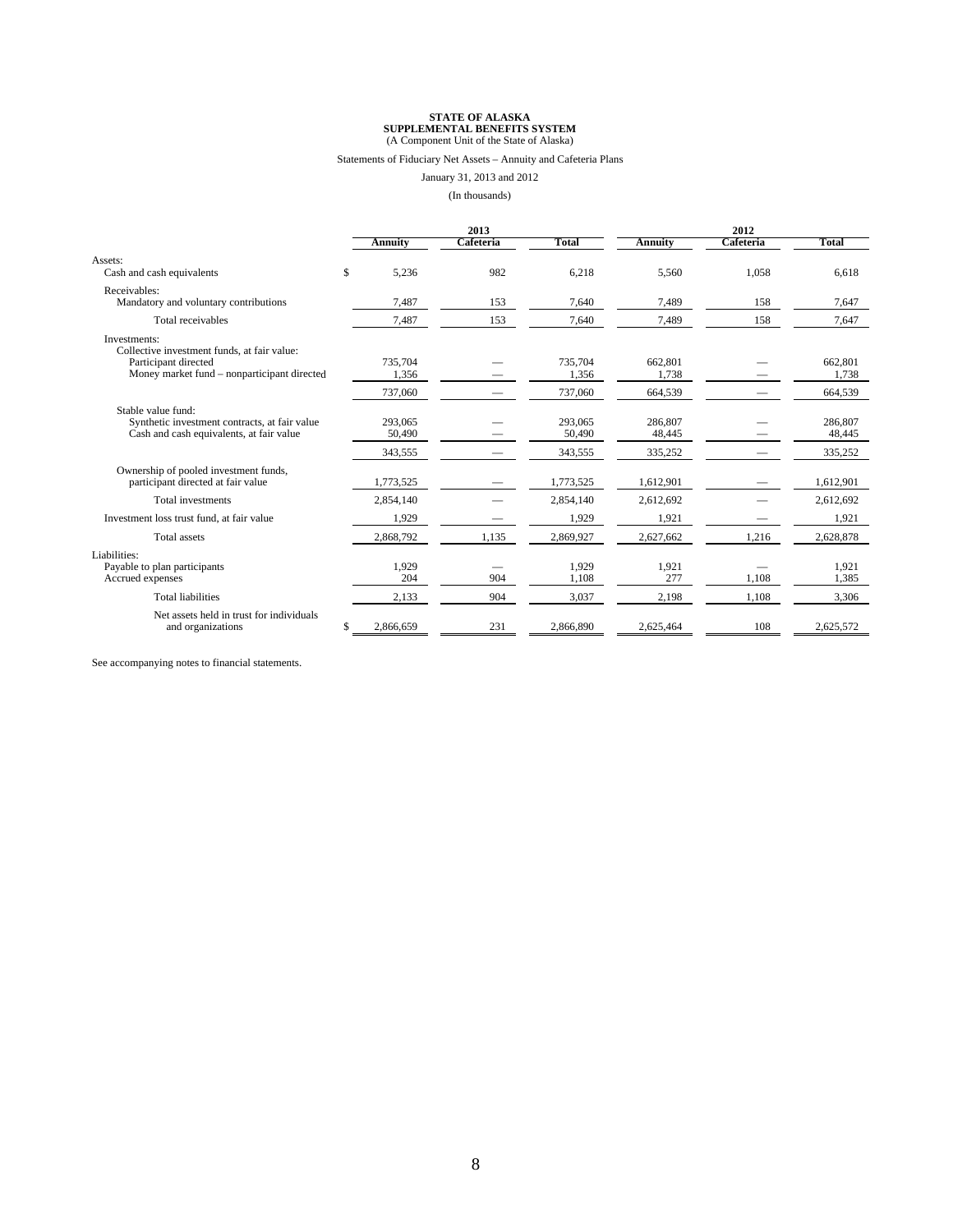#### Statements of Changes in Fiduciary Net Assets – Annuity and Cafeteria Plans

January 31, 2013 and 2012

#### (In thousands)

|                                                                                                                             | 2013                            |           |                                    | 2012                      |            |                                    |
|-----------------------------------------------------------------------------------------------------------------------------|---------------------------------|-----------|------------------------------------|---------------------------|------------|------------------------------------|
|                                                                                                                             | <b>Annuity</b>                  | Cafeteria | Total                              | <b>Annuity</b>            | Cafeteria  | Total                              |
| Additions:<br>Contributions:                                                                                                |                                 |           |                                    |                           |            |                                    |
| <b>Employer mandatory</b><br>Plan participant mandatory<br>Plan participant voluntary<br>Transfers in                       | \$<br>78,486<br>78,486<br>4,498 | 3,367     | 78,486<br>78,486<br>3,367<br>4,498 | 72,538<br>72,538<br>2,262 | 3,622<br>- | 72,538<br>72,538<br>3,622<br>2,262 |
| Total contributions                                                                                                         | 161,470                         | 3,367     | 164,837                            | 147,338                   | 3,622      | 150,960                            |
| Investment income:<br>Net appreciation in fair value of investments<br>Interest                                             | 231,797<br>8,906                |           | 231.797<br>8,906                   | 112,520<br>9,514          |            | 112,520<br>9,514                   |
| Net investment income                                                                                                       | 240,703                         |           | 240,703                            | 122,034                   |            | 122,034                            |
| <b>Total additions</b>                                                                                                      | 402,173                         | 3,367     | 405,540                            | 269,372                   | 3,622      | 272,994                            |
| Deductions:<br>Benefits paid to participants and purchases<br>of annuity contracts<br>Insurance premiums and dependent care | 150,275                         |           | 150,275                            | 138,440                   |            | 138,440                            |
| assistance plan reimbursements<br>Administrative expenses                                                                   | 10,703                          | 3,244     | 3,244<br>10,703                    | 10,047                    | 3,720      | 3,720<br>10,047                    |
| <b>Total deductions</b>                                                                                                     | 160,978                         | 3,244     | 164,222                            | 148,487                   | 3,720      | 152,207                            |
| Net increase (decrease) in assets held<br>in trust for individuals and<br>organizations                                     | 241,195                         | 123       | 241,318                            | 120,885                   | (98)       | 120,787                            |
| Net assets, beginning of year                                                                                               | 2,625,464                       | 108       | 2,625,572                          | 2,504,579                 | 206        | 2,504,785                          |
| Net assets, end of year                                                                                                     | \$<br>2,866,659                 | 231       | 2,866,890                          | 2,625,464                 | 108        | 2,625,572                          |

See accompanying notes to financial statements.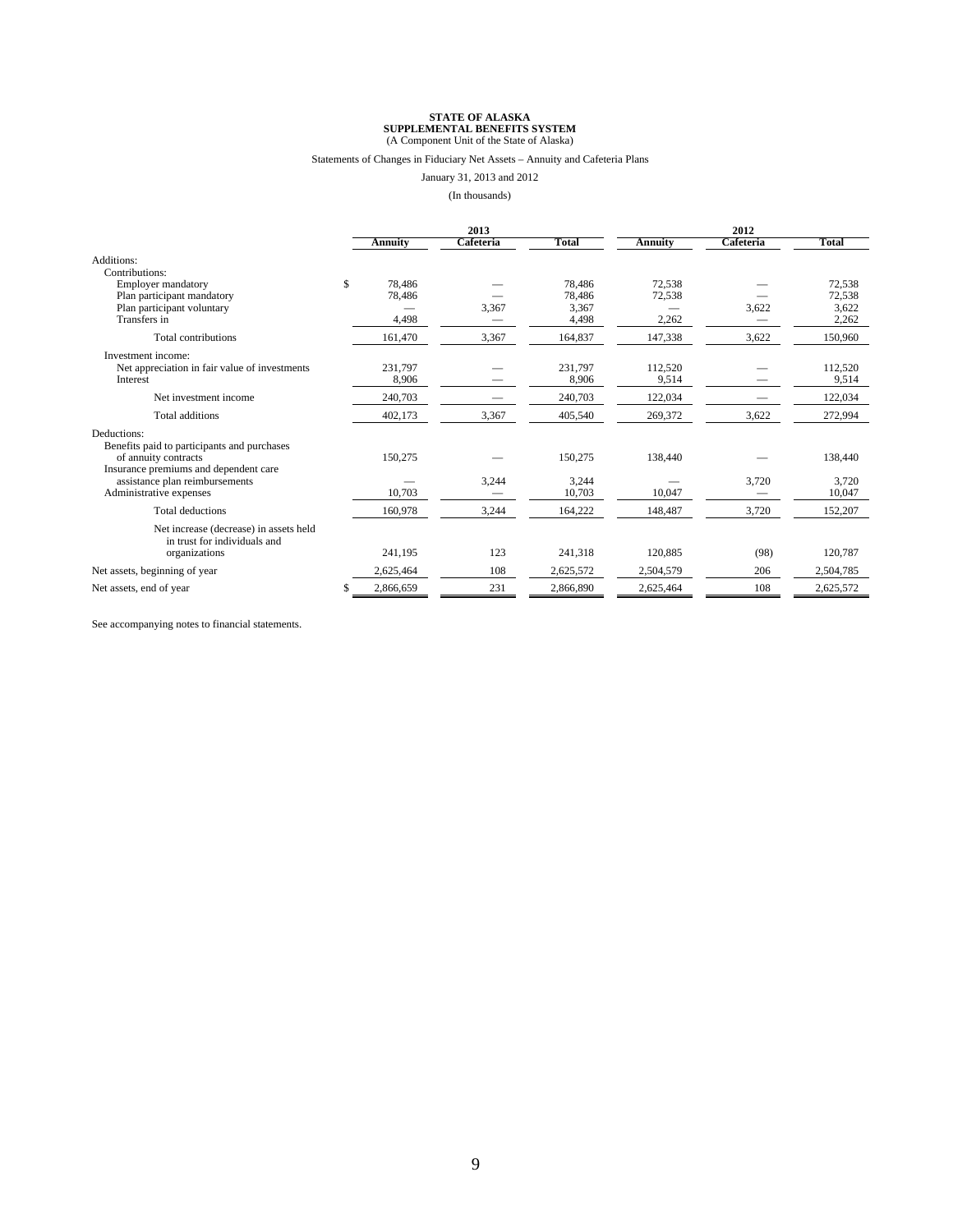Notes to Financial Statements

January 31, 2013 and 2012

#### **(1) Description**

The following brief description of the State of Alaska Supplemental Benefits System (the Plan), a Component Unit of the State of Alaska, which comprises the Supplemental Annuity Plan and the Supplemental Benefits Cafeteria Plans, is provided for general information purposes only. Participants should refer to the plan documents for more complete information.

#### *(a) General*

The Plan was created by State of Alaska Statutes effective January 1, 1980, to provide benefits in lieu of those provided by the federal Social Security System (Social Security). All State of Alaska (State) employees who would have participated in Social Security, if the State had not withdrawn, participate in the Plan. Other employers whose employees participate in the State Public Employees' Retirement System and meet other requirements are eligible to have their employees participate in the Plan as provided by Alaska Statute. There were 21 participating employers besides the State as of January 31, 2013 and there were 20 as of 2012. There were 41,494 participants in the Plan as of January 31, 2013 and 40,254 as of January 31, 2012.

The Division of Retirement and Benefits is responsible for plan administration and record-keeping. The Alaska Retirement Management Board (the Board) is responsible for the specific investment of moneys in the Plan.

#### *(b) Contributions*

Mandatory contributions are made to the Supplemental Annuity Plan, a defined contribution plan, and voluntary contributions to the Supplemental Benefits Cafeteria Plans. Participating employees are vested at all times.

Supplemental Annuity Plan contributions are made in lieu of contributions to Social Security. The State and other participating employers are required by statute to contribute 12.26% of an employee's wages up to the taxable wage base in effect under Social Security regulations. Each employee is considered to have agreed to a wage reduction equal to one-half the contribution made on the employee's behalf.

Supplemental Benefits Cafeteria Plans contributions are voluntary based upon the optional benefits elected by each employee enrolled in the Plan. Each employee agrees to a wage reduction based upon the benefit options selected. The benefit amounts are deducted from each employee's wages and remitted by the employer to the Plan on the employee's behalf.

#### *(c) Participant Accounts*

Participant accounts under the Supplemental Annuity Plan are self-directed with respect to investment options.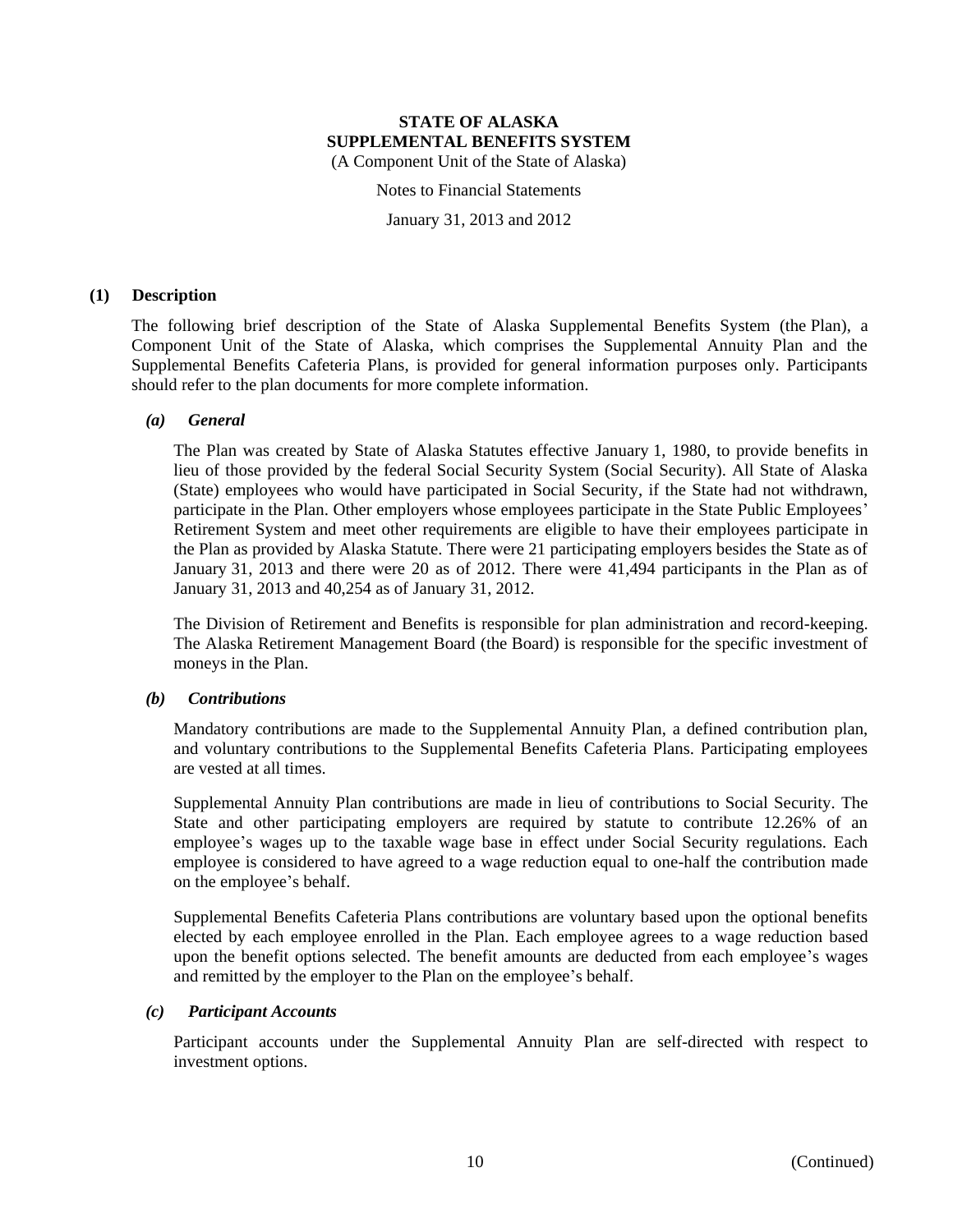Notes to Financial Statements

January 31, 2013 and 2012

#### **(1) Description (cont.)**

Each participant designates how his or her contribution is to be allocated among the investment options. Each participant's account is credited with the participant's contributions and the appreciation or depreciation in unit value for the investment funds.

Record-keeping/administrative fees consisting of a fixed amount, applied in a lump sum each calendar year, and a variable amount, applied monthly, are deducted from each participant's account, applied pro rata to all the funds in which the employee participates. This fee is for all costs incurred by the record-keeper and by the State. The investment management fees are netted out of the funds' performance.

At January 31, 2013, participants had the following investment options:

#### **Collective Investment Funds**

*Brandes International Equity Fund* – this fund invests primarily in the equity securities of non-U.S. issuers whose equity market capitalizations exceed \$5 billion at the time of purchase. The fund is managed using a value investment process based on Graham & Dodd fundamental analysis of individual securities to identify those that are priced below their intrinsic value.

*Government/Credit Bond Index Fund* – this fund invests in a highly diversified portfolio of high quality U.S. fixed income securities. The fund buys and holds portfolios of the securities included in the Barclays Capital Government/Credit Bond Index. The fund seeks to closely match the Index's total rate of return.

*Intermediate Bond Fund* – this fund buys and holds representative securities included in the Barclays Capital Intermediate Bond Index. The fund seeks to closely match the Index's total rate of return.

*Long U.S. Treasury Bond Index Fund* – this fund invests in one or more commingled funds managed by SSgA, which, in combination, are designed to replicate the return of the Barclays Capital Long Treasury Bond Index while providing for daily liquidity for plan participants. The fund seeks to match the return of Barclays Capital Long Treasury Bond Index by investing in a well-diversified portfolio of treasury securities with maturities longer than ten years.

*RCM Socially Responsible Investment Fund* – this fund is actively managed and only invests in companies contained within the MSCI USA environmental, social, and governance (ESG) Index (LMSI). The LMSI holds approximately 600 companies with the ESG rankings in each sector of the 1,000 largest U.S. stocks.

*Russell 3000 Index Fund* – this fund invests in one or more commingled funds managed by SSgA, which, in combination, are designed to replicate the returns and characteristics of the Russell 3000 Index. The fund measures the performance of the largest 3,000 U.S. companies representing approximately 98.0% of the investable U.S. equity market.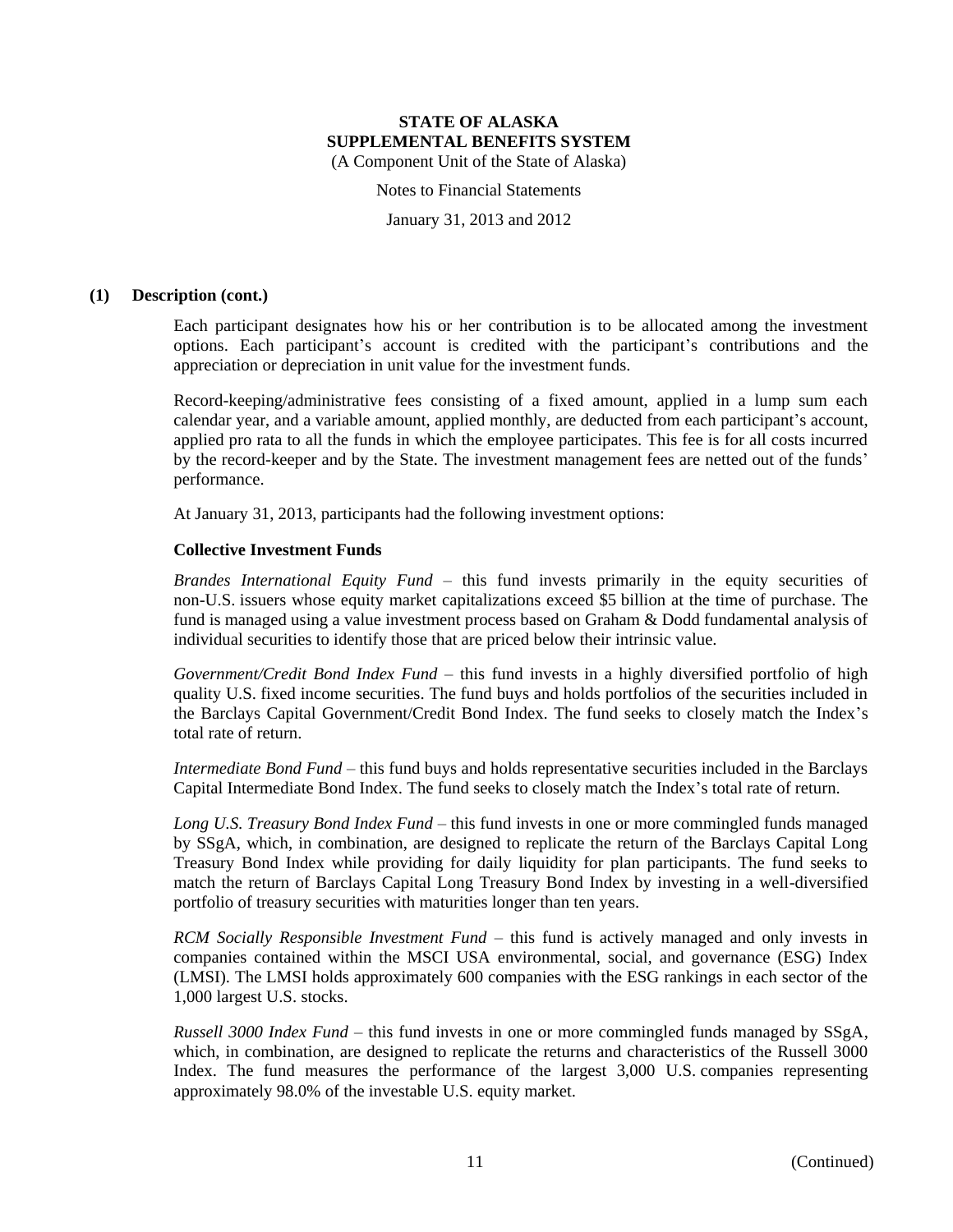Notes to Financial Statements

January 31, 2013 and 2012

#### **(1) Description (cont.)**

*S&P 500 Stock Index Fund* – this fund offers diversified investment in the U.S. equity market and to replicate the returns and characteristics of the Standard & Poor's 500 Composite Stock Price Index. The fund owns all 500 of the securities in the S&P 500 Index in proportion to each security's size as measured by its total market value.

*SSgA Global Balanced Fund* – this fund has a target asset allocation of 60.0% equities and 40.0% fixed income and is invested in a mix of passively managed index commingled funds, which, in combination, are designed to replicate the returns and characteristics of the fund benchmark.

*State Street Institutional Treasury Money Market Fund* – this money market fund seeks to achieve its investment objective by investing substantially all of its investable assets in the State Street Money Market Portfolio of State Street Master Funds, which has the same investment objective as, and investment policies that are substantially similar to those of the fund. The fund attempts to achieve its investment objective by investing exclusively in direct obligations of the U.S. Treasury, such as U.S. Treasury bills, notes, and bonds. The fund may also invest in other mutual funds, subject to regulatory limitations, that invest exclusively in such obligations.

*U.S. Real Estate Investment Trust Index Fund* – this fund seeks to replicate the returns and characteristics of the Dow Jones U.S. Select REIT Index by purchasing each security in the same capitalization weight as it appears in the Index.

*U.S. Small Cap Trust* – this fund invests primarily in common stocks of small companies that appear undervalued or offer the potential for superior earnings growth. This fund invests at least 76.0% of its total assets in the stocks of small companies.

*U.S. Treasury Inflation Protected Securities (TIPS) Index Fund* – this fund invests in the SSgA TIPS Index NL Series (Class A) and is intended to replicate the return of the index while providing for daily liquidity for the plan participants. The fund seeks to match the returns of the index by investing in a portfolio of U.S. Treasury inflation protected securities.

*World Equity Ex-U.S. Index Fund* – this fund invests in one or more commingled funds managed by SSgA, which, in combination, are designed to replicate the returns and characteristics of the MSCI ACWI Ex-U.S. Index and provide a broad based, low cost exposure to both the developed and emerging markets. The index consists of approximately 2,000 securities across 47 markets.

*World Government Bond Ex-U.S. Index Fund* – this fund seeks an investment return that approximates as closely as practicable, before expenses, the performance of the Citigroup World Government Ex-U.S. Index over the long term. The fund is managed using a passive or indexing investment approach, by which SSgA attempts to replicate, before expenses, the performance of the index.

*Money Market Fund* – consists of nonparticipant-directed funds used to pay administrative costs of the Plan.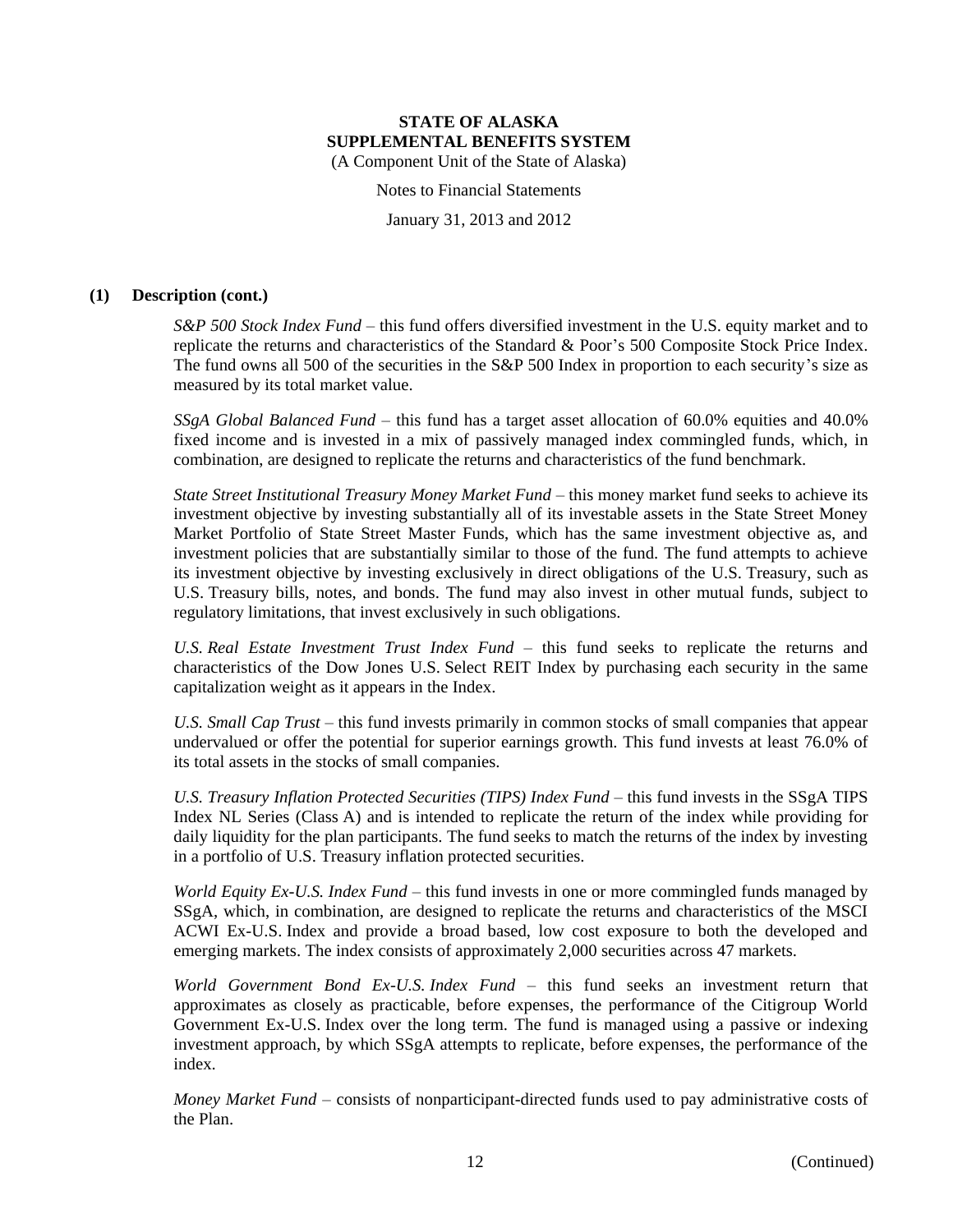Notes to Financial Statements

January 31, 2013 and 2012

## **(2) Description (cont.)**

# **Pooled Investment Funds**

The Board contracts with an external investment manager who is given authority to invest in a wholly owned pooled environment to accommodate 13 participant-directed funds.

*Alaska Balanced Trust* – the purpose of this fund is to provide exposure to a diversified mix of stocks, bonds, and money market securities for investors with a higher tolerance for risk and a medium investment horizon. The trust invests in up to four underlying common trust funds, each one emphasizing a different market sector: U.S. stocks, non-U.S. stocks, U.S. investment grade-bonds, and money market securities.

*Alaska Long-Term Balanced Trust* – the purpose of this fund is to provide exposure to a diversified mix of stocks, bonds, and money market securities for investors with a higher tolerance for risk and a medium to long investment horizon. The trust invests in up to four underlying common trust funds, each one emphasizing a different market sector: U.S. stocks, non-U.S. stocks, U.S. investment grade-bonds, and money market securities.

*Alaska Target Date Retirement 2010 – 2055 Trusts* – the purpose of these funds are to provide a diverse mix of stocks, bonds, and money market securities for long-term investors with a higher tolerance for risk. The trusts are designed to gradually invest more conservatively as the target retirement date approaches. The trusts invest in four underlying common trust funds, each one emphasizing a different market sector: U.S. stocks, non U.S. stocks, U.S. investment-grade bonds, and money market securities. Over time, the allocations become more conservative, systematically decreasing exposure to stocks and increasing exposure to bonds and money market securities on a quarterly basis. At the target date, the trusts maintain a substantial exposure to stocks (approximately 55.0%). The most conservative allocation to stocks (approximately 20.0%) occurs 30 years after the target date is reached.

#### **Stable Value Fund**

*Stable Value Fund* – the purpose of this fund is to preserve principal with a competitive rate of interest consistent with the preservation of capital. The fund invests in a diversified portfolio of synthetic investment contracts (SICs) issued by banks and insurance companies that meet specified credit standards. Supporting securities for SICs typically include U.S. Treasury/agency obligations, mortgage- and asset-backed securities, as well as investment grade corporate bonds.

# *(d) Payment of Annuity Benefits*

Employees are eligible to withdraw from the Supplemental Annuity Plan 60 days after termination. Benefits are payable in the form of a lump-sum annuity or one of various continuing annuities purchased from an insurance carrier, which are excluded from plan assets. The plan administrator issues lump-sum disbursements through its contracted record-keeper.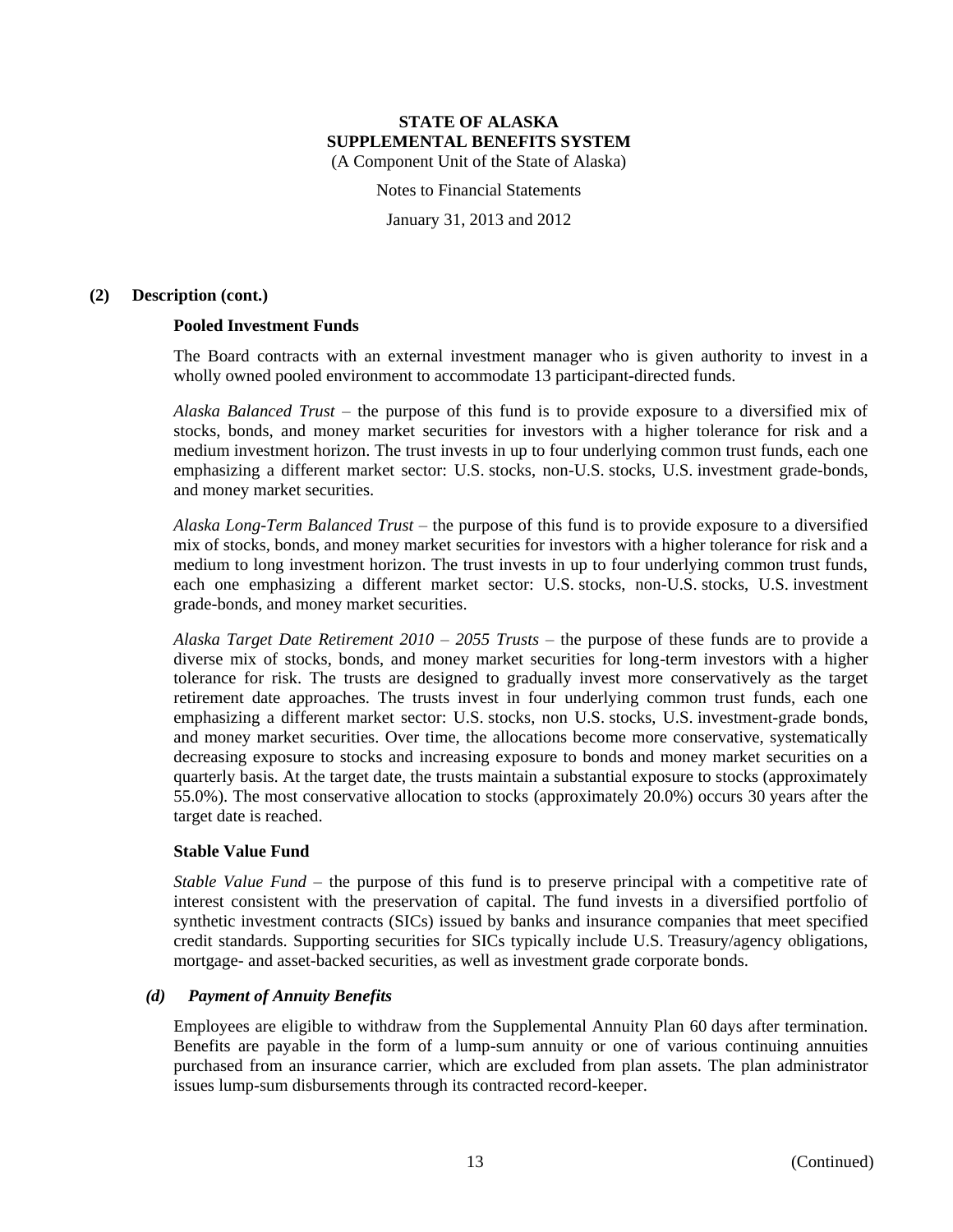Notes to Financial Statements

January 31, 2013 and 2012

## **(1) Description (cont.)**

# *(e) Supplemental Benefits Cafeteria*

Benefits available under the Supplemental Benefits Cafeteria Plans include death, disability, survivor benefits, and dependent care reimbursement. Selection of these benefits is at the discretion of the employee, with certain restrictions, and may be amended and/or changed on an annual basis or in conjunction with an employee change in status. This Plan is funded by employee contributions based upon benefit selections. All supplemental benefits are provided through third-party administrators.

# *(f) Funding of the Annuity Plan*

Supplemental annuity contributions from employers were deposited with investment managers under contract with the Plan for the years ended January 31, 2013 and 2012. The amounts credited to each participant account include the appreciation or depreciation in the unit values of the investment funds in addition to participant contributions received during the year.

# *(g) Effect of Plan Termination*

Although the State has established the Plan with the bona fide intention and expectation that it will continue the Plan indefinitely, the State may in its sole and absolute discretion terminate the Plan in whole or in part at any time without liability whatsoever for such termination. If the Plan is terminated, the deposit contracts shall remain in force until all individual employee benefit accounts have been completely distributed in accordance with the Plan.

The employers are under no obligation or liability to continue making contributions to, or participate in, the Plan. Employers in their sole and absolute discretion may discontinue participation and contributions with no liability whatsoever for such termination except liability to the State under the terms of the participation agreement.

# *(h) Income Taxes*

The Plan is exempt from federal income taxes under the provisions of Section 501(a) of the Internal Revenue Code.

# **(2) Summary of Significant Accounting Policies**

#### *(a) Basis of Accounting*

The Plan's financial statements are prepared using the economic resources measurement focus and the accrual basis of accounting. In preparing the financial statements, the plan administrator is required to make estimates that affect the reported amounts of assets and liabilities and disclosures of contingent assets and liabilities as of the date of the financial statements, and additions and deductions for the reporting periods. Actual results could differ from those estimates.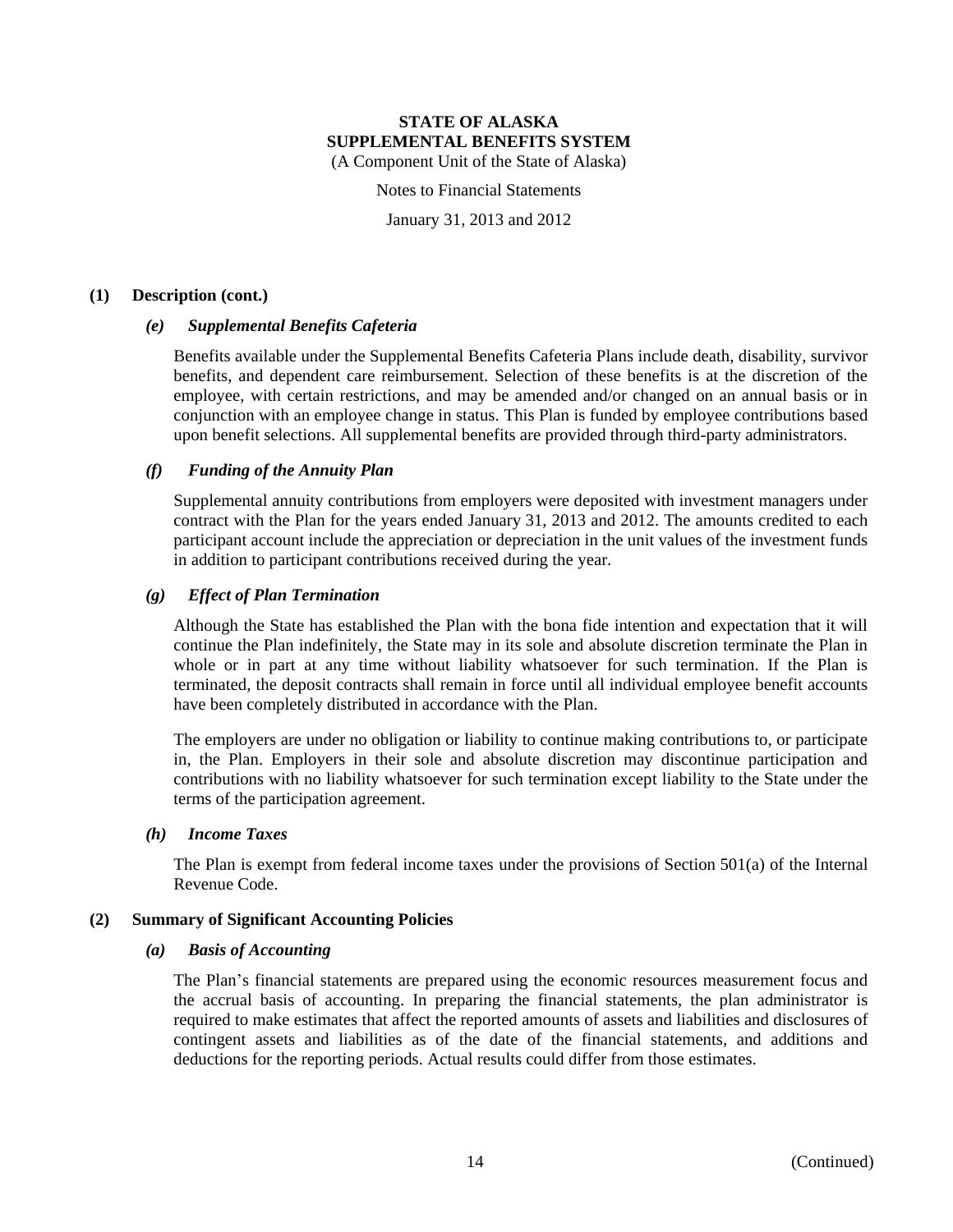# **STATE OF ALASKA SUPPLEMENTAL BENEFITS SYSTEM**

(A Component Unit of the State of Alaska)

Notes to Financial Statements

January 31, 2013 and 2012

# **(2) Summary of Significant Accounting Policies (cont.)**

#### *(b) Valuation of Collective Investment Funds*

The Plan's investments in collective investment funds (note 3), held in trust, are stated at fair value based on the unit value as reported by Third Party Administrator (TPA) multiplied by the number of units held by the Plan. The unit value is determined by the TPA based on the fair value of the underlying assets. Purchases and sales of securities are recorded on a trade-date basis.

#### *(c) Valuation of Synthetic Investment Contracts*

The Plan's investments in fully benefit-responsive synthetic investment contracts (note 4) are stated at fair values as they are affected by market factors and current standings.

# *(d) Valuation of Ownership of Pooled Investment Funds*

The Plan's ownership of pooled investment funds held in trust are stated at fair value based on the unit values as reported by the Trustees multiplied by the number of units held by the Plan. The unit value is determined by the Trustees based on the fair value of the underlying assets. Purchases and sales of securities are recorded on a trade-date basis.

#### *(e) Cash and Cash Equivalents*

Cash and cash equivalents at January 31, 2013 and 2012 are composed of interest-bearing deposits.

# *(f) Contributions Receivable*

Contributions applicable to wages earned through January 31 are accrued. These contributions are considered fully collectible, and accordingly, no allowance for doubtful accounts is considered necessary.

# **(3) Investments**

The Plan is primarily participant directed, which means that the Plan's annuity participants decide in which options to invest. Of total plan fiduciary net assets of \$2,866,890,000 at January 31, 2013, 98.9%, or \$2,835,221,000, are specifically allocated to individual participant accounts. Of total plan fiduciary net assets of \$2,625,572,000 at January 31, 2012, 98.7%, or \$2,590,342,000, were specifically allocated to individual participant accounts.

Each participant designates how their contribution is to be allocated among the investment options. Each participant's account is credited with the participant's contributions, adjusted for the appreciation or depreciation in unit value for the investment funds, and reduced for administrative fees.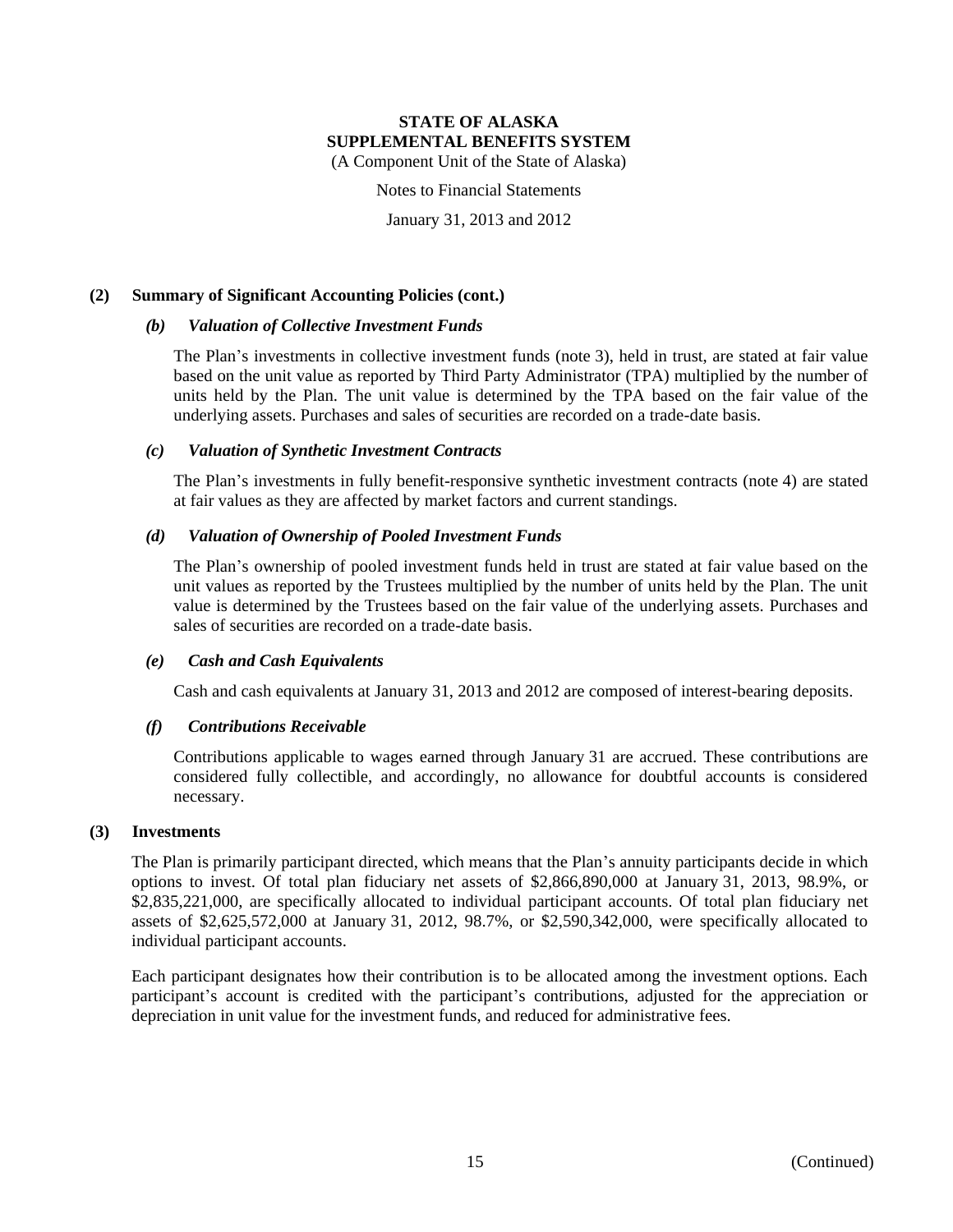Notes to Financial Statements

January 31, 2013 and 2012

# **(3) Investments (cont.)**

# *Participant-Directed Investments at January 31 Year-End*

|                                                 | <b>Market value</b> (In thousands) |           |  |
|-------------------------------------------------|------------------------------------|-----------|--|
|                                                 | 2013                               | 2012      |  |
| Alaska Balanced Trust                           | \$<br>1,134,183                    | 1,092,345 |  |
| Alaska Long-Term Balanced Trust                 | 408,903                            | 342,236   |  |
| Stable Value Fund                               | 325,795                            | 314,443   |  |
| S&P 500 Stock Index Fund                        | 256,174                            | 228,360   |  |
| T. Rowe Price U.S. Small Cap Trust              | 100,129                            | 89,606    |  |
| Alaska Target Date Retirement 2015 Trust        | 93,397                             | 85,174    |  |
| <b>Brandes International Equity Fund</b>        | 63,201                             | 65,225    |  |
| SSgA Global Balanced Fund                       | 54,180                             | 52,419    |  |
| Government/Credit Bond Index Fund               | 50,793                             | 54,267    |  |
| Alaska Target Date Retirement 2020 Trust        | 41,753                             | 35,837    |  |
| <b>State Street Money Market Fund</b>           | 37,638                             | 36,343    |  |
| U.S. Real Estate Investment Trust Index Fund    | 35,440                             | 24,016    |  |
| <b>RCM Socially Responsible Investment Fund</b> | 29,805                             | 28,568    |  |
| Alaska Target Date Retirement 2025 Trust        | 25,188                             | 17,672    |  |
| U.S. TIPS Index Fund                            | 24,601                             | 19,665    |  |
| Russell 3000 Index Fund                         | 23,862                             | 14,090    |  |
| World Equity Ex-U.S. Index Fund                 | 20,963                             | 10,481    |  |
| Long U.S. Treasury Bond Index Fund              | 17,022                             | 20,695    |  |
| Intermediate Bond Fund                          | 15,538                             | 13,993    |  |
| Alaska Target Date Retirement 2050 Trust        | 11,808                             | 5,955     |  |
| Alaska Target Date Retirement 2045 Trust        | 11,720                             | 5,628     |  |
| Alaska Target Date Retirement 2030 Trust        | 11,386                             | 6,636     |  |
| Alaska Target Date Retirement 2040 Trust        | 11,232                             | 5,923     |  |
| Alaska Target Date Retirement 2035 Trust        | 10,800                             | 6,305     |  |
| Alaska Target Date Retirement 2055 Trust        | 6,678                              | 3,192     |  |
| Alaska Target Date Retirement 2010 Trust        | 6,674                              | 6,194     |  |
| World Government Bond Ex-U.S. Index Fund        | 6,358                              | 5,074     |  |
| Total                                           | \$<br>2,835,221                    | 2,590,342 |  |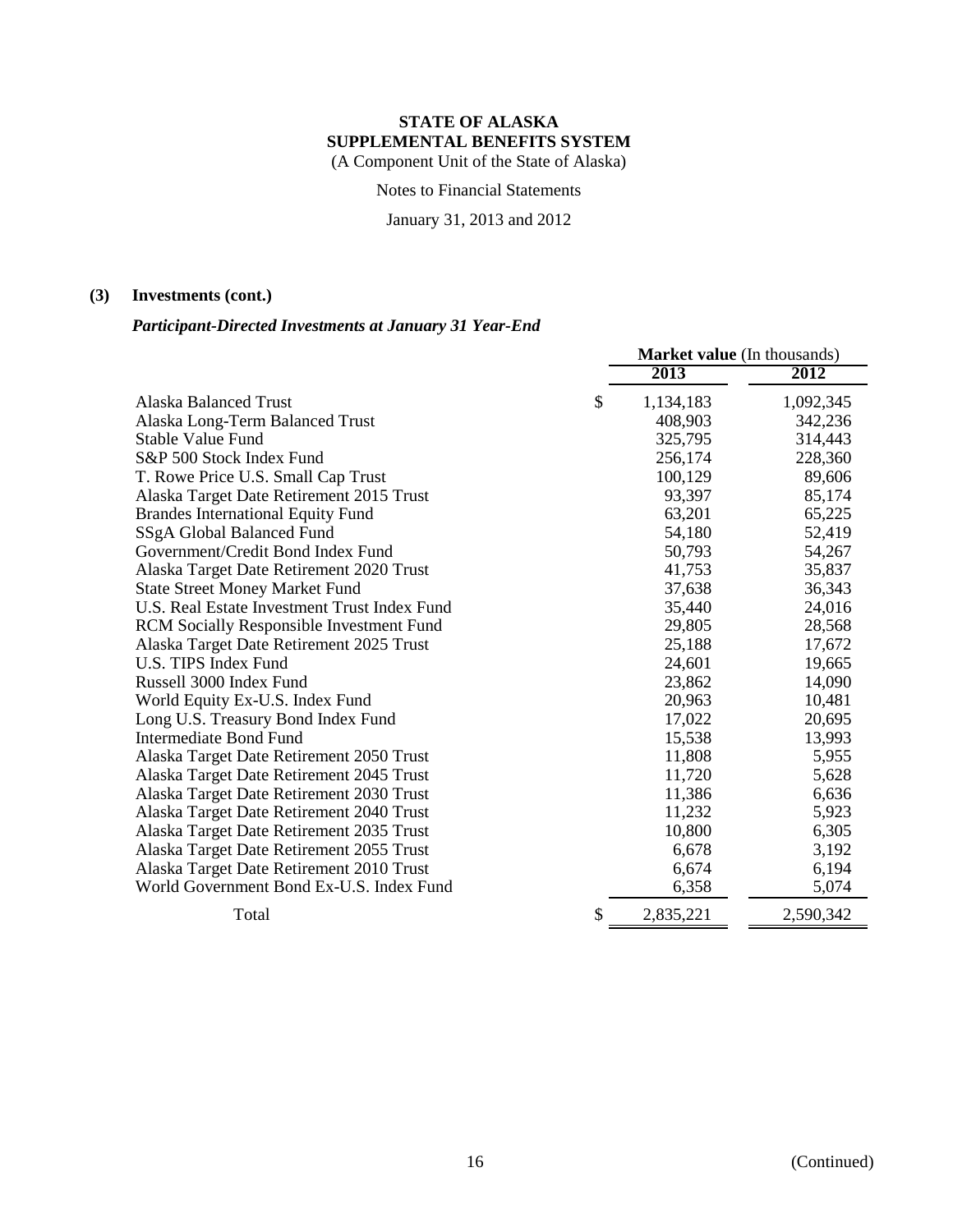Notes to Financial Statements

January 31, 2013 and 2012

# **(3) Investments (cont.)**

The Plan's investments at January 31, 2013 include the following collective investment funds:

|                                              |                    |            | <b>Balance</b> |
|----------------------------------------------|--------------------|------------|----------------|
|                                              | <b>Units owned</b> | Unit value | (In thousands) |
| Equity funds:                                |                    |            |                |
| S&P 500 Stock Index Fund                     | 8,030,930          | 32.90      | \$<br>256,174  |
| T. Rowe Price U.S. Small Cap Trust           | 1,523,811          | 65.71      | 100,129        |
| <b>Brandes International Equity Fund Fee</b> | 5,719,522          | 11.05      | 63,201         |
| <b>U.S. Real Estate Investment Trust</b>     |                    |            |                |
| <b>Index Fund</b>                            | 2,826,576          | 12.54      | 35,440         |
| <b>RCM</b> Socially Responsible              |                    |            |                |
| <b>Investment Fund</b>                       | 1,860,556          | 16.02      | 29,805         |
| Russell 3000 Index Fund                      | 1,719,504          | 13.88      | 23,862         |
| World Equity Ex-U.S. Index Fund              | 1,579,845          | 13.27      | 20,963         |
|                                              |                    |            | 529,574        |
| Bond and debt securities funds:              |                    |            |                |
| Government/Credit Bond Fund                  | 1,536,493          | 33.06      | 50,793         |
| <b>U.S. TIPS Index Fund</b>                  | 1,844,911          | 13.33      | 24,601         |
| Long U.S. Treasury Bond Index Fund           | 1,171,873          | 14.53      | 17,022         |
| <b>Intermediate Bond Fund</b>                | 587,328            | 26.46      | 15,538         |
| World Government Bond Ex-U.S.                |                    |            |                |
| <b>Index Fund</b>                            | 523,223            | 12.15      | 6,358          |
|                                              |                    |            | 114,312        |
| Bond and equity funds:                       |                    |            |                |
| SSgA Global Balanced Fund                    | 3,879,340          | 13.97      | 54,180         |
| Money market fund:                           |                    |            |                |
| Participant directed - State Street          |                    |            |                |
| <b>Institutional Treasury Money</b>          |                    |            |                |
| <b>Market Fund</b>                           | 37,637,847         | 1.00       | 37,638         |
| Nonparticipant directed                      | 77,775             | 17.43      | 1,356          |
|                                              |                    |            | 38,994         |
|                                              |                    |            |                |
| Total collective investment                  |                    |            |                |
| funds                                        |                    |            | \$<br>737,060  |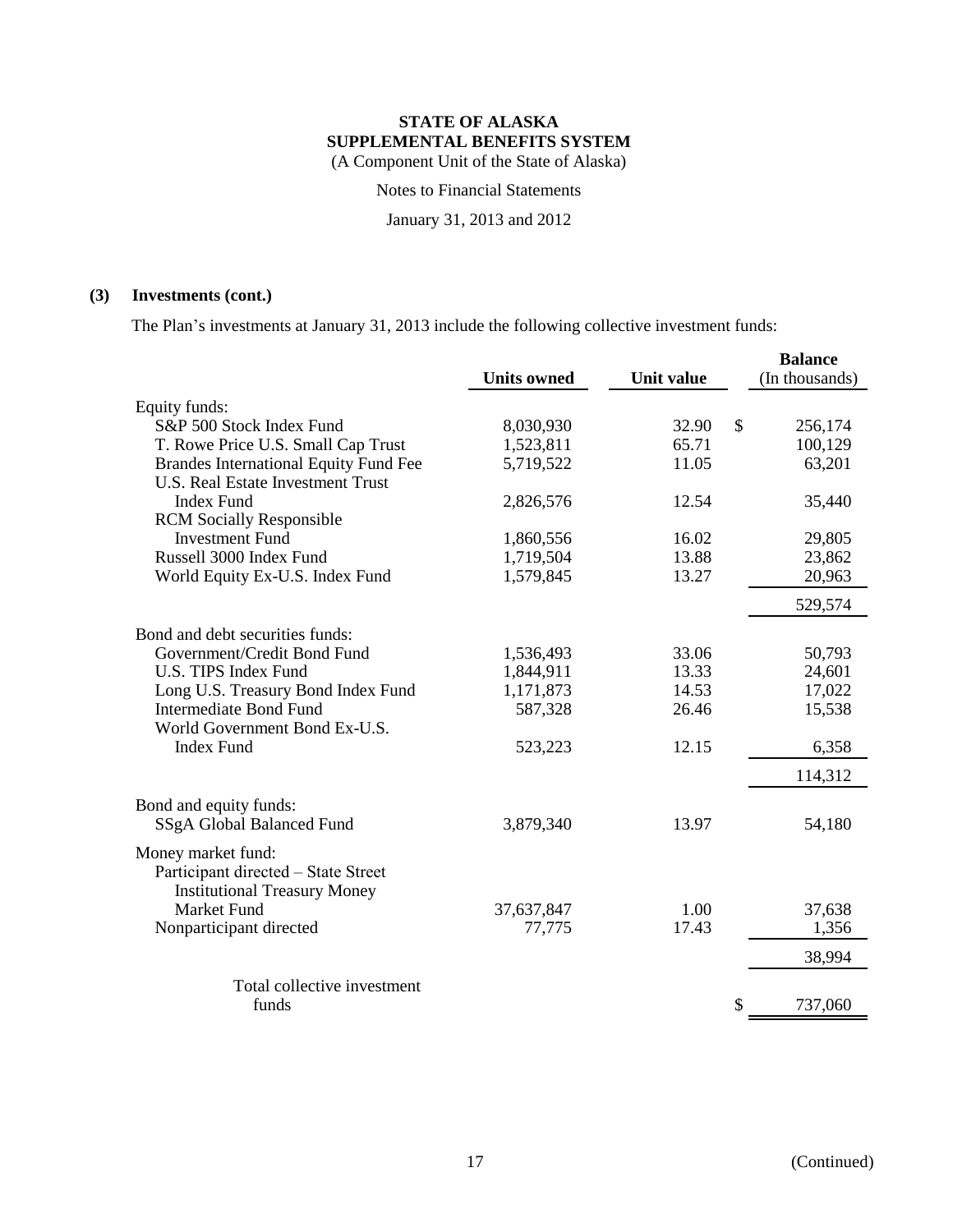Notes to Financial Statements

January 31, 2013 and 2012

# **(3) Investments (cont.)**

The Plan's investments at January 31, 2012 include the following collective investment funds:

|                                                                                                  |                    |                   |               | <b>Balance</b> |
|--------------------------------------------------------------------------------------------------|--------------------|-------------------|---------------|----------------|
|                                                                                                  | <b>Units owned</b> | <b>Unit value</b> |               | (In thousands) |
| Equity funds:                                                                                    |                    |                   |               |                |
| S&P 500 Stock Index Fund                                                                         | 8,361,036          | 27.32             | $\mathcal{S}$ | 228,359        |
| T. Rowe Price U.S. Small Cap Trust                                                               | 1,604,122          | 55.86             |               | 89,606         |
| <b>Brandes International Equity Fund Fee</b>                                                     | 6,615,144          | 9.86              |               | 65,225         |
| <b>RCM</b> Socially Responsible                                                                  |                    |                   |               |                |
| <b>Investment Fund</b>                                                                           | 1,985,873          | 14.39             |               | 28,568         |
| <b>U.S. Real Estate Investment Trust</b>                                                         |                    |                   |               |                |
| <b>Index Fund</b>                                                                                | 2,174,405          | 11.05             |               | 24,016         |
| Russell 3000 Index Fund                                                                          | 1,186,778          | 11.88             |               | 14,090         |
| World Equity Ex-U.S. Index Fund                                                                  | 899,953            | 11.65             |               | 10,481         |
|                                                                                                  |                    |                   |               | 460,345        |
| Bond and debt securities funds:                                                                  |                    |                   |               |                |
| Government/Credit Bond Fund                                                                      | 1,686,683          | 32.18             |               | 54,267         |
| Long U.S. Treasury Bond Index Fund                                                               | 1,424,435          | 14.53             |               | 20,695         |
| U.S. TIPS Index Fund                                                                             | 1,530,194          | 12.86             |               | 19,665         |
| <b>Intermediate Bond Fund</b>                                                                    | 532,456            | 26.28             |               | 13,993         |
| World Government Bond Ex-U.S.                                                                    |                    |                   |               |                |
| <b>Index Fund</b>                                                                                | 410,221            | 12.37             |               | 5,074          |
|                                                                                                  |                    |                   |               | 113,694        |
| Bond and equity funds:                                                                           |                    |                   |               |                |
| SSgA Global Balanced Fund                                                                        | 4,119,113          | 12.73             |               | 52,419         |
| Money market fund:<br>Participant directed - State Street<br><b>Institutional Treasury Money</b> |                    |                   |               |                |
| <b>Market Fund</b>                                                                               | 36, 342, 656       | 1.00              |               | 36,343         |
| Nonparticipant directed                                                                          | 100,498            | 17.30             |               | 1,738          |
|                                                                                                  |                    |                   |               |                |
|                                                                                                  |                    |                   |               | 38,081         |
| Total collective investment                                                                      |                    |                   |               |                |
| funds                                                                                            |                    |                   | \$            | 664,539        |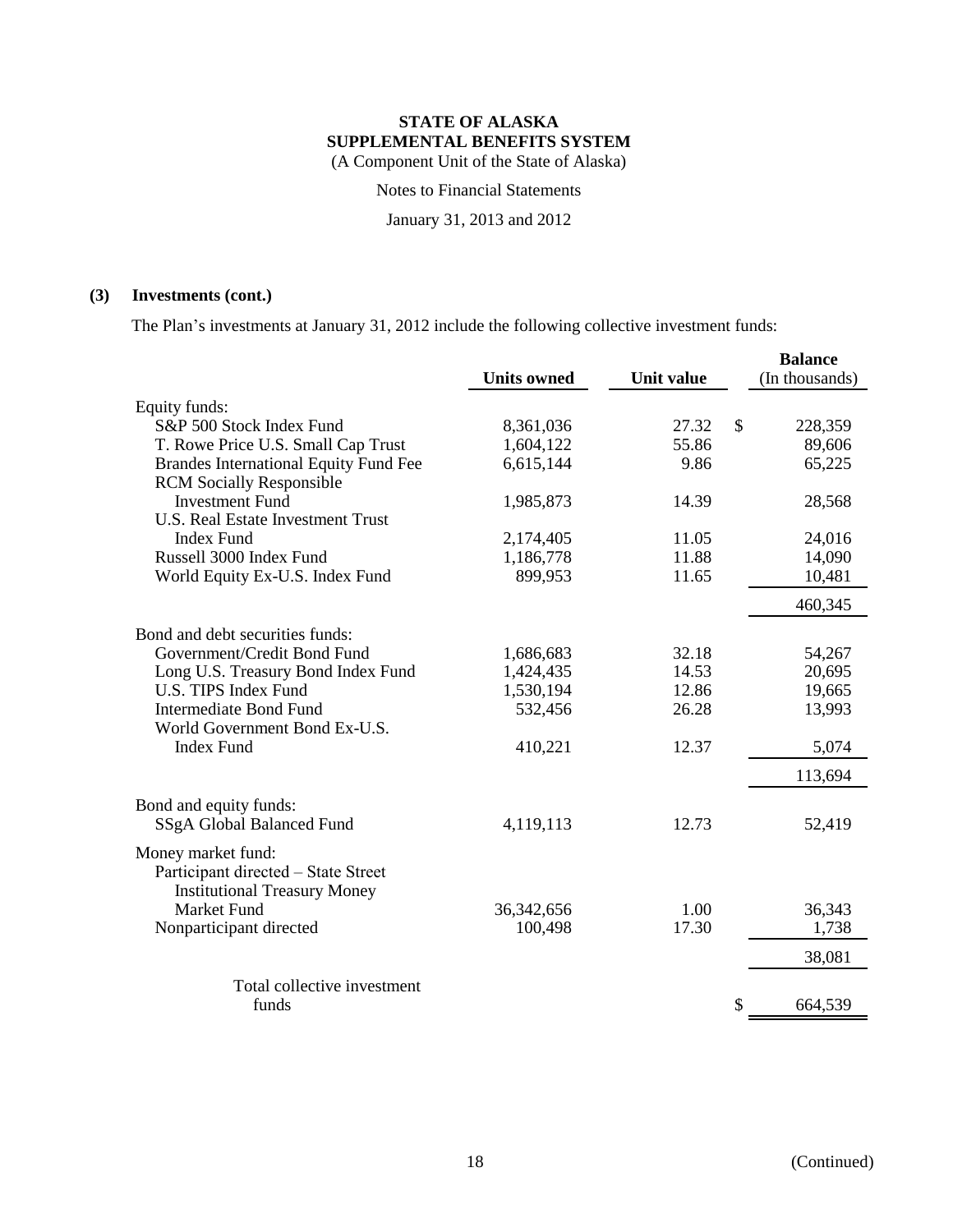Notes to Financial Statements

January 31, 2013 and 2012

# **(4) Synthetic Investment Contracts**

Accounts and terms of synthetic investment contracts in effect at December 31, 2012, are as follows:

#### *(a) Bank of America*

In 2004, the Plan's investment manager entered into an investment contract, on behalf of the Plan, with Bank of America. This financial institution provides a wrap contract that covers a separately managed structured payout synthetic investment portfolio. The account is credited with earnings and investment deposits, less administrative expenses charged by the financial institution, and investment withdrawals. The contract is included in the Plan's financial statements at market value. It is fully benefit responsive. There are no reserves against market value for the credit risk of the contract issuer or otherwise. The contract value of the investment contract at January 31, 2013 and 2012 was \$55,072,000 and \$53,221,000, respectively, as reported by Bank of America, and the market value of the portfolio at January 31, 2013 and 2012 was \$58,612,000 and \$57,367,000, respectively. The average crediting rate for fiscal years 2013 and 2012 was approximately 3.47% and 3.85%, respectively. The crediting interest rates are based on the approximate rate of interest that will amortize differences between book and market value over the portfolio's average duration.

#### *(b) NATIXIS Financial Products Inc.*

In 2004, the Plan's investment manager entered into an investment contract, on behalf of the Plan, with NATIXIS Financial Products Inc. This financial institution provides a wrap contract that covers a separately managed structured payout synthetic investment portfolio. The account is credited with earnings and investment deposits, less administrative expenses charged by the financial institution and investment withdrawals. The contract is included in the Plan's financial statements at market value. It is fully benefit responsive. There are no reserves against contract value for the credit risk of the contract issuer or otherwise. The contract value of the investment contract at January 31, 2013 and 2012 was \$55,061,000 and \$53,215,000, respectively, as reported by NATIXIS Financial Products Inc., and the market value of the portfolio at January 31, 2013 and 2012 was \$58,601,000 and \$57,360,000, respectively. The average yield and crediting interest rate for fiscal years 2013 and 2012 were approximately 3.47% and 3.85%, respectively. The crediting interest rate is based on the approximate rate of interest that will amortize differences between book and market value over the portfolio's average duration.

#### *(c) Pacific Life Insurance Co.*

In 2004, the Plan's investment manager entered into an investment contract, on behalf of the Plan, with Pacific Life Insurance Co. This financial institution provides a wrap contract that covers a separately managed structured payout synthetic investment portfolio. The account is credited with earnings and investment deposits, less administrative expenses charged by the financial institution and investment withdrawals. The contract is included in the Plan's financial statements at market value. It is fully benefit responsive. There are no reserves against market value for the credit risk of the contract issuer or otherwise. The contract value of the investment contract at January 31, 2013 and 2012 was \$55,072,000 and \$53,221,000, respectively, as reported by Pacific Life Insurance Co.,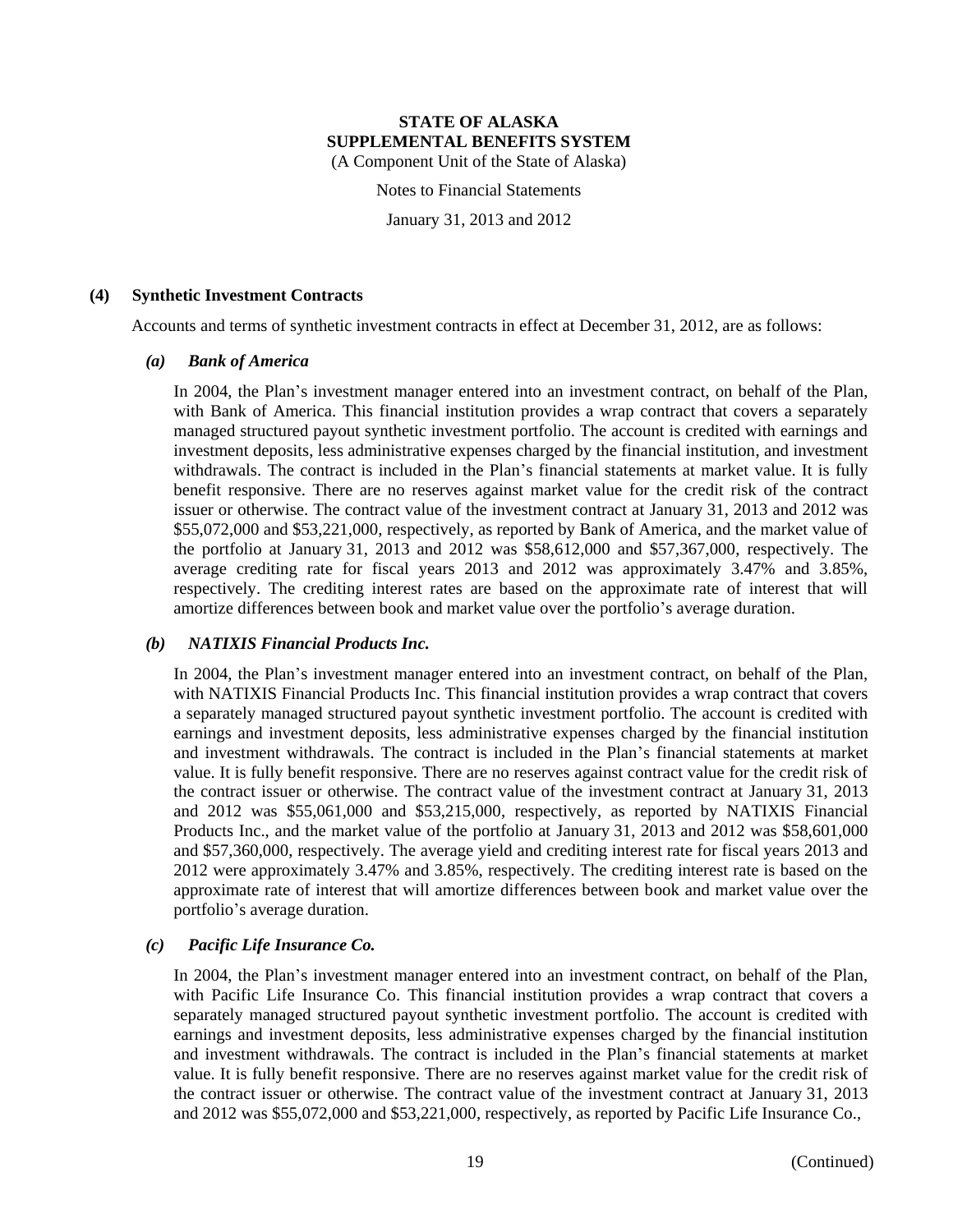Notes to Financial Statements

January 31, 2013 and 2012

#### **(4) Synthetic Investment Contracts (cont.)**

and the market value of the portfolio at January 31, 2013 and 2012 was \$58,612,000 and \$57,367,000, respectively. The average yield and crediting interest rate for fiscal years 2013 and 2012 were approximately 3.47% and 3.85%, respectively. The crediting interest rate is based on the approximate rate of interest that will amortize differences between book and market value over the portfolio's average duration.

## *(d) Rabobank Nederland*

In 2004, the Plan's investment manager entered into an investment contract, on behalf of the Plan, with Rabobank Nederland. This financial institution provides a wrap contract that covers a separately managed constant duration synthetic investment portfolio. The account is credited with earnings and investment deposits, less administrative expenses charged by the financial institution and investment withdrawals. The contract is included in the Plan's financial statements at market value. It is fully benefit responsive. There are no reserves against contract value for the credit risk of the contract issuer or otherwise. The contract value of the investment contract at January 31, 2013 and 2012 was \$55,031,000 and \$53,122,000, respectively, as reported by Rabobank Nederland, and the market value of the portfolio at January 31, 2013 and 2012 was \$58,630,000 and \$57,348,000, respectively. The average yield and crediting interest rate for fiscal years 2013 and 2012 were approximately 3.58% and 3.92%, respectively. The crediting interest rate is based on the approximate rate of interest that will amortize differences between book and market value over the portfolio's average duration.

#### *(e) State Street Bank & Trust Co.*

In 2004, the Plan's investment manager entered into an investment contract, on behalf of the Plan, with State Street Bank & Trust Co. This financial institution provides a wrap contract that covers a separately managed constant duration synthetic investment portfolio. The account is credited with earnings and investment deposits, less administrative expenses charged by the financial institution and investment withdrawals. The contract is included in the Plan's financial statements at market value. It is fully benefit responsive. There are no reserves against contract value for the credit risk of the contract issuer or otherwise. The contract value of the investment contract at January 31, 2013 and 2012 was \$55,069,000 and \$53,219,000, respectively, as reported by State Street Bank & Trust Co., and the market value of the portfolio at January 31, 2013 and 2012 was \$58,610,000 and \$57,364,000, respectively. The average yield and crediting interest rate for fiscal years 2013 and 2012 were approximately 3.47% and 3.85%, respectively. The crediting interest rate is based on the approximate rate of interest that will amortize differences between book and market value over the portfolio's average duration.

#### **(5) Investment Loss Trust Fund**

Deposits with contract values of \$131,805,000 at January 31, 1991 were invested in guaranteed investment contracts with Executive Life Insurance Company (Executive Life), which was taken over by California State Regulators in April 1991, resulting in uncertainty about the value of these plan assets.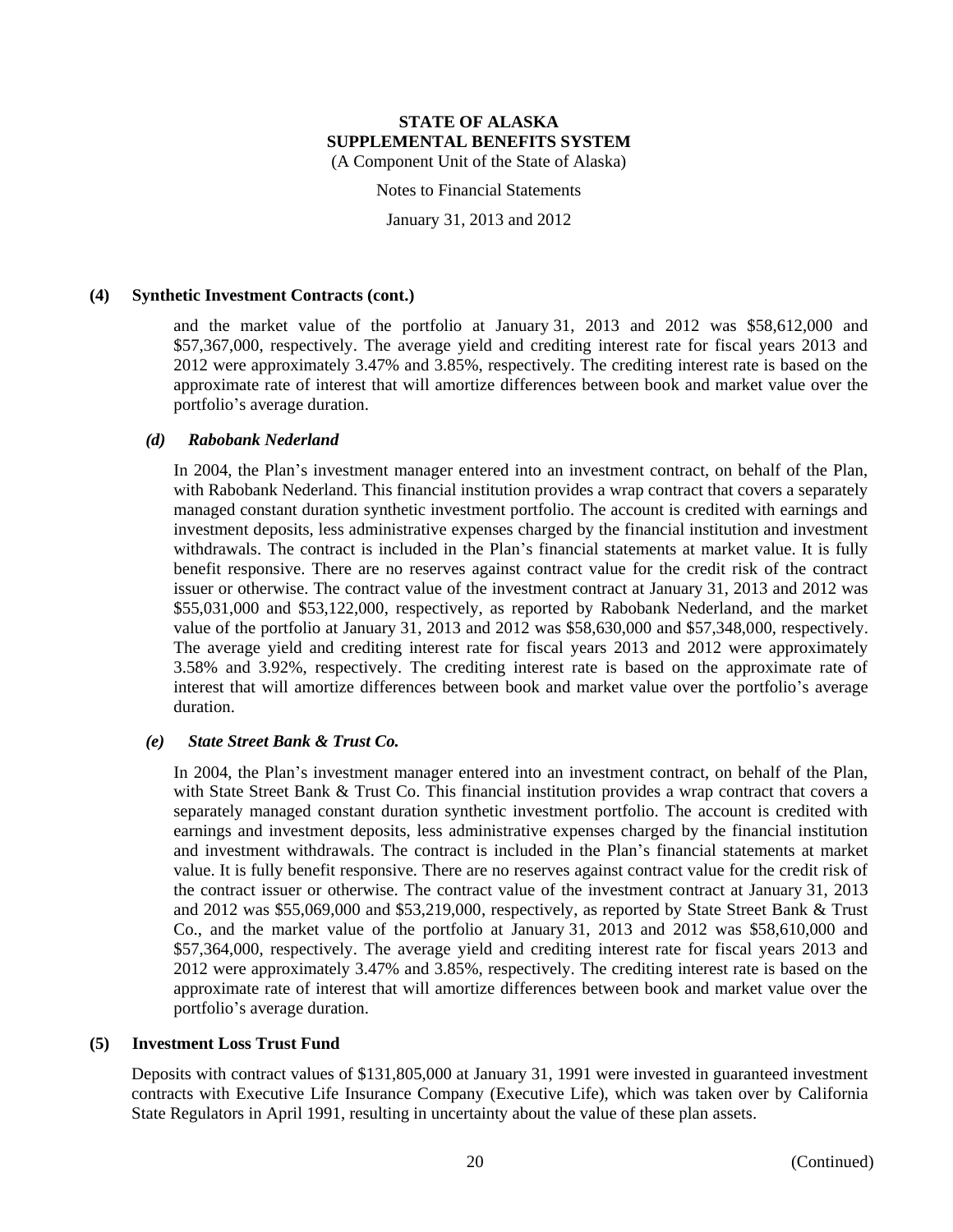Notes to Financial Statements

January 31, 2013 and 2012

## **(5) Investment Loss Trust Fund (cont.)**

To address this situation, the Investment Loss Trust Fund (Fund) was established by Alaska Statute 37.14.300. The Alaska Department of Administration is to spend that Fund as necessary to hold participants in the Plan and annuity holders (with Executive Life) harmless from a loss of value in the investment and annuity contracts issued by Executive Life. The hold harmless loss limit was the principal plus accrued interest through May 3, 1991, plus earnings by the Fund on that balance since that date, less a portion of earnings to be used to pursue recovery (at a 1.0% rate) of the investment value and protect the interest of plan participants and annuity holders. Unpaid annuity amounts due to current annuity holders under contracts issued by Executive Life are also covered by the Fund.

The Fund was capitalized with \$138,100,000 of appropriations by the State. The physical control and ownership of the assets of the Fund are under the control of the State, and not the Plan. However, through the Fund legislation and the Partial Interim Settlement Agreement in Maupin, et al vs. State of Alaska, et al, 3AN-91-6006 Civil, the participants in the Plan are held harmless to the extent allowed by law. Therefore, the amount represented by the asset, the Fund, is the amount computed to be the incremented hold harmless limit.

In February 1994, the State and the Plan elected to opt out of the plan of rehabilitation for Executive Life. By that action, which covered the guaranteed investment contracts issued before January 1, 1989, and a favorable ruling by the California Court of Appeals (as supported by the election of the California Supreme Court not to hear a further appeal of that ruling), which related to the contracts issued after 1989, the Plan received from the conservator and therefore ultimately the State received payments of \$147,689,000 through January 31, 2013.

The availability of the amounts from the conservator did not affect the Partial Interim Settlement Agreement approved in 1992 by the Alaska Superior Court in Maupin, et al. vs. State of Alaska, as it related to the accounts of individual participants. From May 1991 through October 1995, the Plan recorded the assets of the Fund in lieu of carrying the Executive Life investment contracts. Also included were assets set aside to hold harmless those who had continuing annuity contracts with Aurora National Life Assurance Company.

At January 31, 2013 and 2012, the Fund is comprised of cash and cash equivalents.

With the receipt of the October 1995 Executive Life Settlements, the amounts represented by Fund assets, and the accumulated earnings thereon in individual accounts, were moved to the corresponding participant's regular annuity plan account and their Fund account closed. In April 1996, the Alaska Superior Court approved a final settlement with the State that does not contemplate the making of any further payments by the State to the participants of the Class in *Maupin, et al. vs. State of Alaska*, beyond the payments already made pursuant to the Partial Interim Settlement Agreement described previously.

During 2000, the State of Alaska Legislature appropriated a portion of the Fund assets, totaling \$4 million, to be used for other purposes.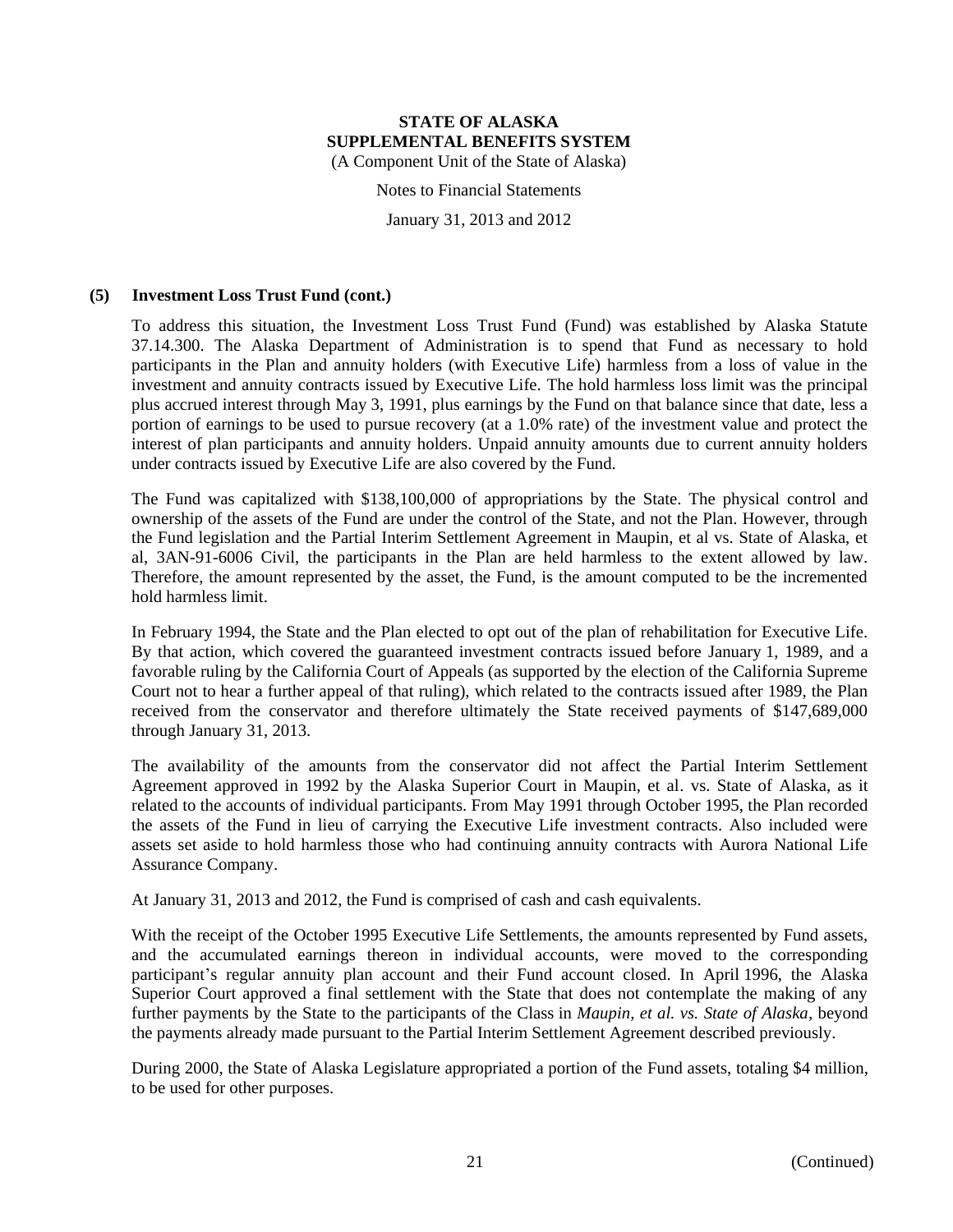Notes to Financial Statements

January 31, 2013 and 2012

## **(5) Investment Loss Trust Fund (cont.)**

The remaining assets of the Fund relate to continuing annuity contracts with Executive Life and are managed by the State Treasury.

# **(6) Deposit and Investment Risk**

#### *(a) Interest Rate Risk*

Interest rate risk is the risk that changes in interest rates will adversely affect the fair value of an investment.

# **Collective Investment and Money Market Funds**

The Alaska Retirement Management Board (Board) contracts with external investment managers who maintain collective investment funds. Managers selected to manage investments for the Plan are subject to the provisions of the collective investment funds the Board has selected. In addition, the Plan maintains a balance in a commingled money market portfolio. The Board does not have a policy to limit interest rate risk for these investments.

|                                          | <b>Fair value</b><br>(In thousands) | Weighted<br>average<br>maturity |
|------------------------------------------|-------------------------------------|---------------------------------|
| Government/Credit Bond Index Fund<br>S   | 50.793                              | 7.67 years                      |
| <b>State Street Money Market Fund</b>    | 37,638                              | 56 days                         |
| Intermediate Bond Fund                   | 15,538                              | 3.74 years                      |
| Long U.S. Treasury Bond Index Fund       | 17,022                              | $16.46$ years                   |
| U.S. TIPS Index Fund                     | 24,601                              | 5.86 years                      |
| World Government Bond Ex-U.S. Index Fund | 6,358                               | 7.48 years                      |

#### **Short-Term Fixed Income Pool**

The Investment Loss Trust Fund and the Plan's cash and cash equivalents are invested in the State's internally managed Short-term Fixed Income Pool. As a means of limiting its exposure to fair value losses arising from increasing interest rates, Treasury's investment policy limits individual fixed rate securities to 14 months to maturity or 14 months expected average life upon purchase. Floating rate securities are limited to three years to maturity or three years expected average life upon purchase. Treasury utilizes the actual maturity date for commercial paper and 12-month prepay speeds for other securities. At January 31, 2013, the expected average life of individual fixed rate securities ranged from 1 day to 31.3 years and the expected average life of floating rate securities ranged from 41 days to 7.6 years.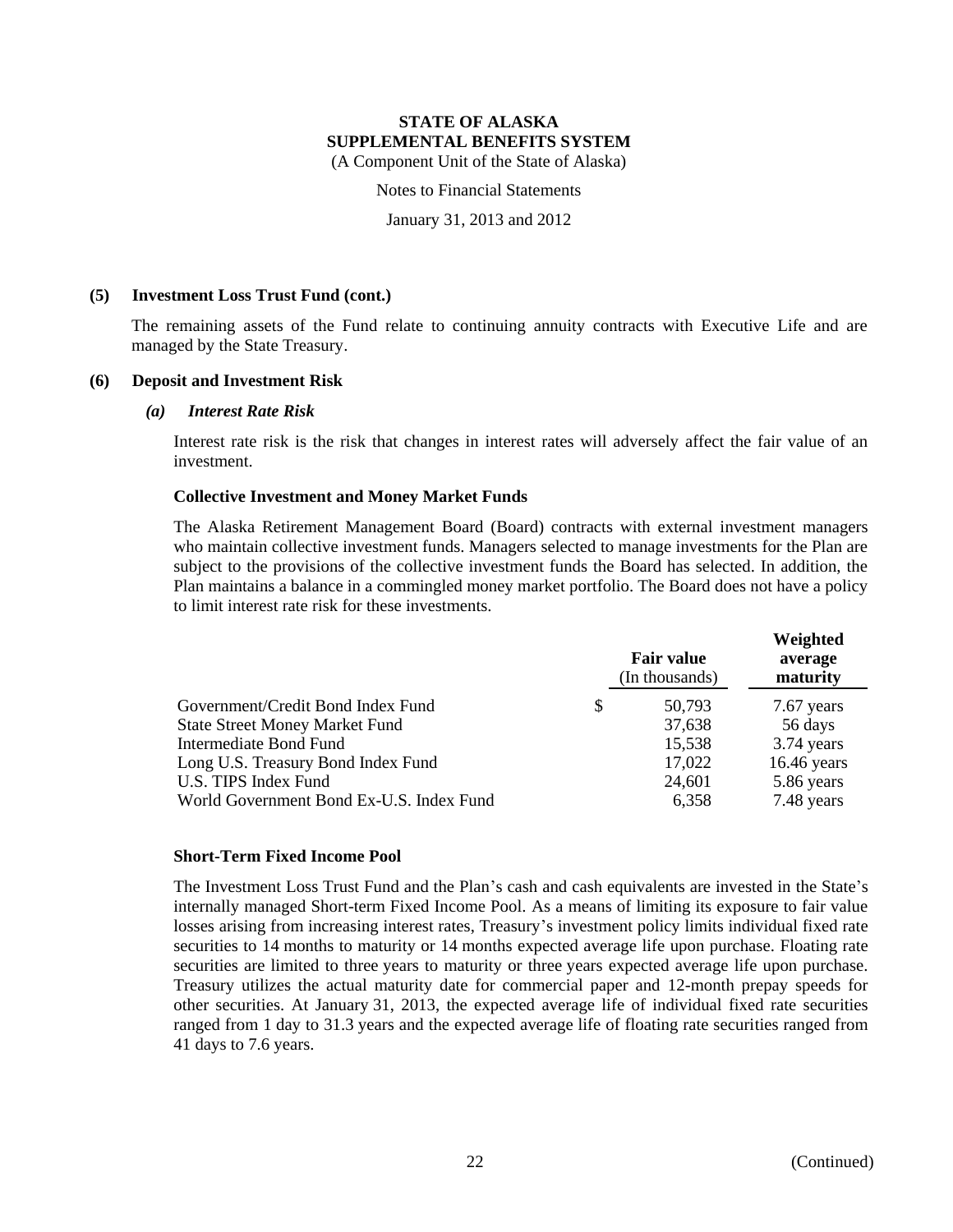Notes to Financial Statements

January 31, 2013 and 2012

# **(6) Deposit and Investment Risk (cont.)**

#### **Stable Value Fund**

The Board contracts with an external investment manager who is given the authority to invest in synthetic investment contracts and a reserve. This external manager also manages the securities underlying the synthetic investment contracts.

Through the Board's investment policy, exposure to fair value losses arising from increasing interest rates is managed by limiting the duration on synthetic investment contracts as follows:

For constant duration synthetic investment contracts, duration cannot exceed the longer of 6 years or the duration of the Barclays Capital Intermediate Aggregate Index plus one-half year. The aggregate duration of the constant duration synthetic investment contracts was 3.47 years at January 31, 2013. The duration of the Barclays Capital Intermediate Aggregate Index was 3.75 years at January 31, 2013.

Duration is a measure of interest rate risk. In the case of the Plan's constant duration synthetic investment contracts, duration is the fair value weighted average term to maturity of all fixed income securities underlying the contracts and their related cash flows. Duration of the Plan's structured payout synthetic investment contracts is the weighted average maturity of the contract payments.

The Board does not have a policy to limit interest rate risk for the reserve. The balance of the reserve is invested in the custodian's Institutional Treasury Money Market Fund.

# **Pooled Investment Funds**

Duration is a measure of a security's sensitivity to a 100-basis point change in interest rates. Duration, for the securities in the pooled investment funds, is the fair value weighted average term to maturity for each security taking into account all related cash flows.

The Board contracts with an external investment manager who is given the authority to invest funds in a wholly owned pooled environment to accommodate 13 participant directed funds. Through the Board's investment policy, exposure to fair value losses arising from increasing interest rates is managed by limiting the duration as follows:

For government and corporate debt securities, duration is limited to  $\pm$  0.2 years of the Barclays Aggregate Bond Index. At January 31, 2013, the duration of the Barclays Aggregate Bond Index was 5.20 years, and the duration of the Aggregate Bond Trust was 5.17 years.

The weighted average maturity of the money market portfolio was 28.38 days at January 31, 2013.

The Board does not have a policy to limit interest rate risk for funds held in foreign currency, the custodian's short-term investment fund, or commercial paper.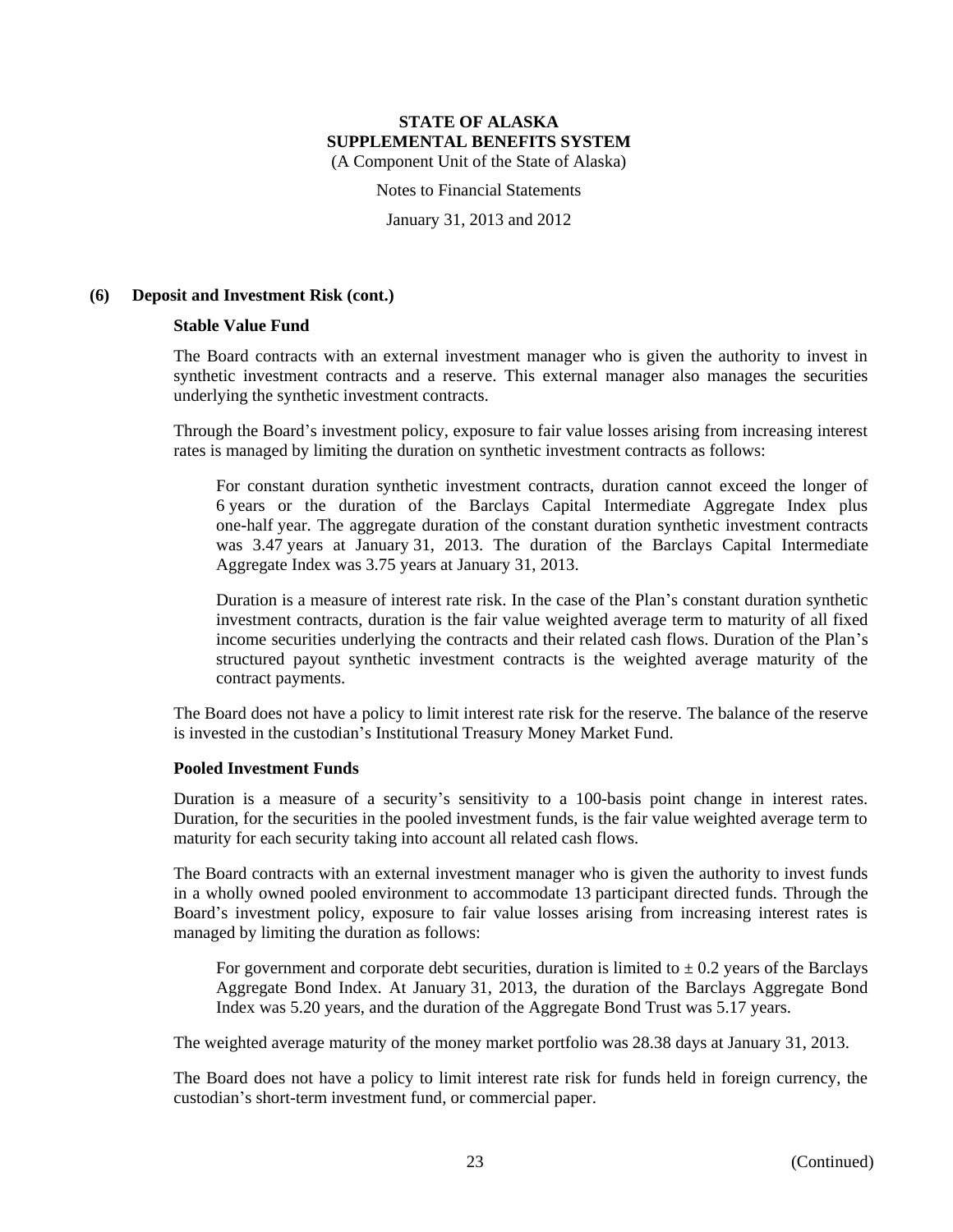Notes to Financial Statements

January 31, 2013 and 2012

# **(6) Deposit and Investment Risk (cont.)**

# *(b) Credit Risk*

Credit risk is the risk that an issuer or other counter party to an investment will not fulfill its obligations.

The Board does not have a policy to limit credit risk for the Plan's Collective Investment Funds and commingled money market portfolio. These investments are not rated.

Treasury's investment policy limits credit risk in the short-term fixed income pool by limiting investments to instruments with a long-term credit rating of at least A3 or equivalent and instruments with a short-term credit rating of at least P1 or equivalent. Treasury's investment policy further limits investments in institutional money market funds to those rated AAA. Treasury does not have a policy to limit credit risk associated with deposit accounts or investment funds maintained by the custodian.

The Board's investment policy has the following limitations with regard to credit risk for synthetic investment contracts, investments underlying the synthetic investment contracts and the reserve:

Synthetic investment contract issuers must have an investment grade rating

Supranational Agency and Foreign Government entity investments must have a minimum rating of A- or equivalent

Corporate debt securities must have a minimum rating of BBB- or equivalent

Asset-backed securities must have a minimum rating of AAA or equivalent

The ratings assigned to issuers of money market instruments must have the highest rating of any nationally recognized statistical rating organization. This limitation does not apply to the investment funds maintained by the custodian.

The Board's investment policy has the following limitations with regard to credit risk for wholly owned pooled investments:

All government and corporate fixed income securities must be rated BBB- or better at time of purchase,

GNMA, FNMA, and FHLMC mortgage-backed securities may be purchased even if they are not rated by all or any of these rating agencies as long as they are rated investment grade by T. Rowe's internal credit evaluation,

Commercial paper and other short-term debt obligations must be rated A1 or equivalent.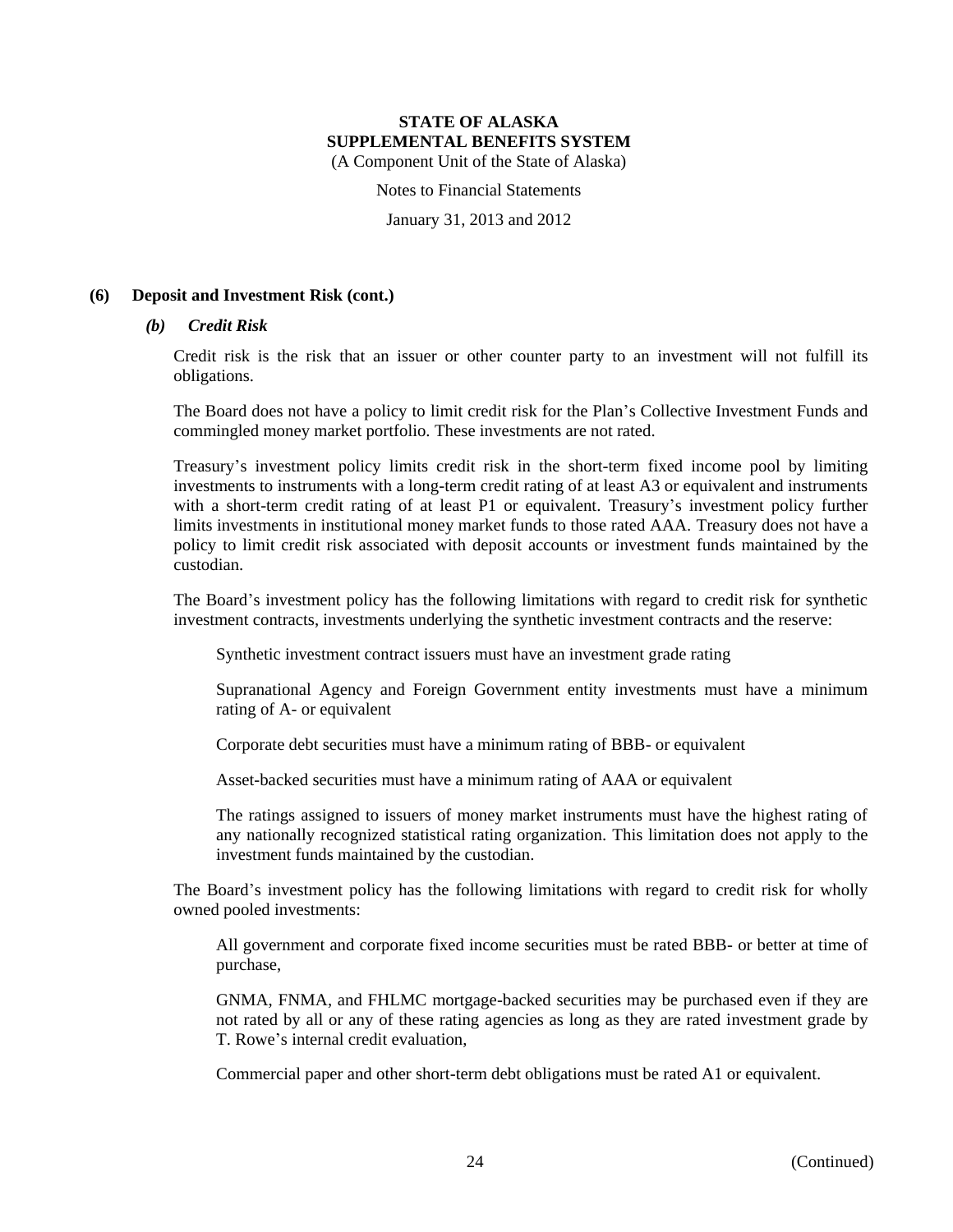Notes to Financial Statements

January 31, 2013 and 2012

# **(6) Deposit and Investment Risk (cont.)**

At January 31, 2013, plan investments consisted of securities with credit quality ratings issued by a nationally recognized statistical rating organization as follows (using the Standard and Poor's rating scale):

|                                   | Fair value (In thousands) |                          |                   |                          |                          |              |
|-----------------------------------|---------------------------|--------------------------|-------------------|--------------------------|--------------------------|--------------|
|                                   |                           |                          | <b>Underlying</b> |                          |                          |              |
|                                   |                           | Short-term               | synthetic         |                          |                          |              |
|                                   |                           | fixed income             | investment        | <b>Investment</b>        |                          |              |
| <b>Investment type</b>            | Rating                    | pool                     | contracts         | loss trust               | Other                    | <b>Total</b> |
|                                   |                           |                          |                   |                          |                          |              |
| Investments with credit exposure: |                           | $\mathbf{s}$             |                   |                          |                          |              |
| Money market fund                 | Not rated                 |                          | 7,005             |                          | 1,309                    | 1,309        |
| Short-term investment fund        | Not rated                 |                          |                   |                          | $\overline{\phantom{0}}$ | 7,005        |
| Commercial paper                  | Not rated                 | 418                      |                   | 125                      |                          | 543          |
| U.S. government agency            | AA                        | 67                       | 12,000            | 20                       |                          | 12,087       |
| U.S. government agency            | Not rated                 | 639                      |                   | 192                      |                          | 831          |
| U.S. government agency -          |                           |                          |                   |                          |                          |              |
| discount notes                    | Not rated                 | 1                        |                   | $\mathbf{1}$             |                          | 2            |
| <b>Municipal Government</b>       | AA                        | $\overline{4}$           |                   | $\mathbf{1}$             |                          | 5            |
| Mortgage-backed                   | AAA                       | 9                        | 5.733             | 3                        | $\overline{\phantom{0}}$ | 5.745        |
| Mortgage-backed                   | AA                        | 5                        | 63                | $\overline{2}$           | $\overline{\phantom{0}}$ | 70           |
| Mortgage-backed                   | A                         | $\overline{4}$           | 1.861             | $\mathbf{1}$             | $\overline{\phantom{0}}$ | 1.866        |
| Mortgage-backed                   | Not rated                 | $\overline{4}$           | 101,109           | $\mathbf{1}$             | $\overline{\phantom{0}}$ | 101,114      |
| Other asset-backed                | AAA                       | 2.712                    | 2,279             | 813                      | $\overline{\phantom{0}}$ | 5.804        |
| Other asset-backed                | AA                        | 45                       | 233               | 13                       | $\overline{\phantom{0}}$ | 291          |
| Other asset-backed                | Not rated                 | 359                      | 2.245             | 107                      | $\overline{\phantom{0}}$ | 2,711        |
| Corporate bonds                   | AAA                       | $\overline{\phantom{0}}$ | 84                | $\overline{\phantom{0}}$ |                          | 84           |
| Corporate bonds                   | AA                        | 105                      | 6,397             | 32                       | ÷.                       | 6,534        |
| Corporate bonds                   | A                         | 151                      | 26,966            | 45                       |                          | 27,162       |
| Corporate bonds                   | <b>BBB</b>                | -                        | 19,689            | ÷.                       | ÷.                       | 19,689       |
| Corporate bonds                   | Not rated                 |                          | 392               | $\overline{\phantom{0}}$ |                          | 392          |
| Yankees:                          |                           |                          |                   |                          |                          |              |
| Corporate                         | AA                        | 45                       | 3,172             | 13                       |                          | 3,230        |
| Corporate                         | A                         | 46                       | 5,621             | 14                       |                          | 5.681        |
| Corporate                         | <b>BBB</b>                |                          | 2,222             |                          |                          | 2,222        |
| Government                        | AAA                       |                          | 6,481             |                          |                          | 6.481        |
| Government                        | AA                        |                          | 2,021             |                          |                          | 2,021        |
| Government                        | A                         |                          | 1,710             |                          |                          | 1.710        |
| Government                        | <b>BBB</b>                |                          | 55                |                          |                          | 55           |
| Deposits and investments with no  |                           |                          |                   |                          |                          |              |
| credit exposure:                  |                           |                          |                   |                          |                          |              |
| Deposits                          |                           |                          | (6,239)           |                          |                          | (6,239)      |
| U.S. Treasury bills               | Not Rated                 | 1.678                    |                   | 503                      |                          | 2.181        |
| U.S. Treasury notes               | Not Rated                 | 147                      | 91,966            | 44                       |                          | 92,157       |
| Participant-directed funds:       |                           |                          |                   |                          |                          |              |
| Collective investment funds       |                           |                          |                   |                          | 605,770                  | 605,770      |
| Pooled investment funds           |                           |                          |                   | $\overline{\phantom{0}}$ | 1,773,721                | 1,773,721    |
| Wholly owned domestic equity      |                           |                          |                   |                          | 129,934                  | 129,934      |
| Total invested assets             |                           | 6,439                    | 293,065           | 1,930                    | 2,510,734                | 2,812,168    |
| Pool related net liabilities      |                           | (370)                    |                   | (1)                      |                          | (371)        |
| Total                             |                           | \$<br>6,069              | 293,065           | 1,929                    | 2,510,734                | 2,811,797    |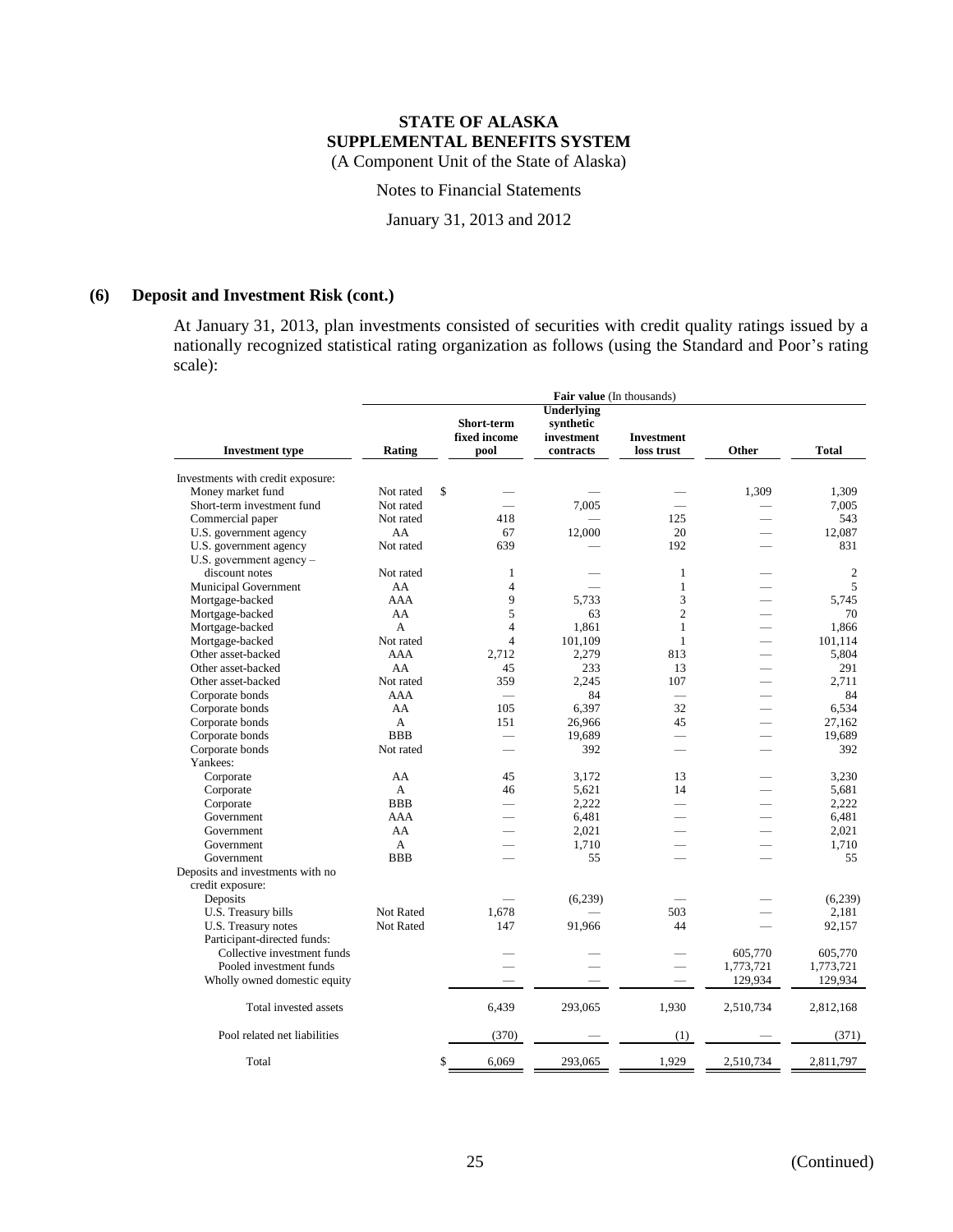Notes to Financial Statements

January 31, 2013 and 2012

# **(6) Deposit and Investment Risk (cont.)**

# *(c) Concentration of Credit Risk*

Concentration of credit risk is the risk of loss attributed to the magnitude of a government's investment in a single issuer.

The Board does not have a policy to limit concentration of credit risk in the collective investment and money market funds.

Treasury's policy with regard to the short-term fixed income pool is to prohibit the purchase of more than five percent of the portfolio's assets in corporate bonds of any one company or affiliated group, unless explicitly backed by the U.S. government.

The Board's policy with regard to concentration of credit risk for synthetic investment contracts, investments underlying the synthetic investment contracts, and the reserve is as follows:

No investment will be made if, at the time of purchase, total investment in any single issuer of investment contracts would exceed 35.0% of the Stable Value Fund's total value.

No investment will be made if, at the time of purchase, total investment in any single issuer or in all issuers of the securities held as supporting investments under synthetic investment contracts in the table below would exceed the respective percentages of all investments underlying the synthetic investment contracts.

| <b>Investment type</b>                         | <b>Issuer</b> | All issuers |  |
|------------------------------------------------|---------------|-------------|--|
| U.S. Treasury and agencies                     | 100.0%        | 100.0%      |  |
| U.S. agency securities                         | 100.0         | 100.0       |  |
| Agency mortgage-backed securities              | 50.0          | 50.0        |  |
| Nonagency mortgage-backed securities           | 5.0           | 50.0        |  |
| Asset-backed securities                        | 5.0           | 50.0        |  |
| Domestic and foreign corporate debt securities | 5.0           | 50.0        |  |
| Supranational agency and foreign government    |               |             |  |
| entity securities                              | 5.0           | 50.0        |  |
| Money market instruments – nongovernmental     |               |             |  |
| agency                                         | 5.0           | 100.0       |  |
| Custodian short-term investment fund           | 100.0         | 100.0       |  |

The maximum exposure to securities rated BBB is limited to 20.0% of the total value underlying synthetic investment contracts.

For the reserve, the total investment of any single issuer of money market instruments may not exceed 5.0% of the total value underlying synthetic investment contracts. This limitation does not apply to the investment funds maintained by the custodian.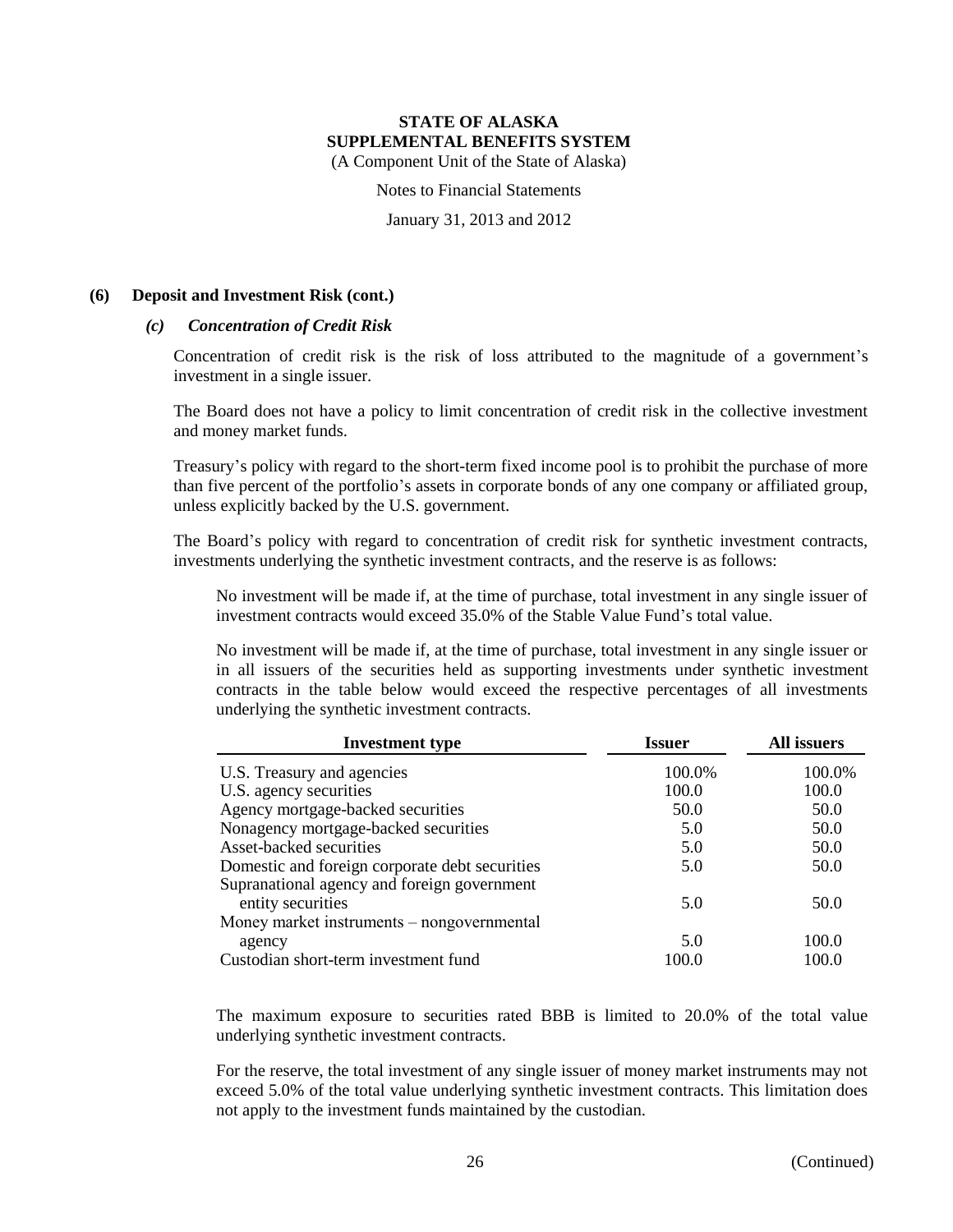Notes to Financial Statements

January 31, 2013 and 2012

## **(6) Deposit and Investment Risk (cont.)**

The Board's policy with regard to concentration of credit risk for wholly owned pooled investments is as follows:

Equity holdings will be limited to 5.0% per issuer of the equity portfolio at the time of purchase

With the exception of the U.S. government or its agencies, fixed income holdings of any single issuer is limited to 2.0% of the total portfolio at the time of purchase

With the exception of the U.S. government or its agencies, money market holdings of any single issuer are limited to no more than 5.0% of the portfolio at the time of purchase. This limitation does not apply to the investment funds maintained by the custodian

At January 31, 2013, the Plan had no exposure to a single issuer in excess of 5.0% of total invested assets.

## *(d) Foreign Currency Risk*

Foreign currency risk is the risk that changes in exchange rates will adversely affect the fair value of an investment or deposit.

The Board does not have a policy to limit foreign currency risk associated with collective investment funds. The Plan has exposure to foreign currency risk in the International Equity and the Global Balanced collective investment funds.

The Board's policy with regard to the Stable Value Fund is to require that all investments underlying a synthetic investment contract be denominated in U.S. dollars.

The Board's policy with regard to pooled investments requires that all money market holdings be made in entities domiciled in the U.S. The Board has no policy with regard to other pooled investments.

#### *(e) Custodial Credit Risk*

Custodial credit risk is the risk that, in the event of a bank failure, the deposits may not be returned. The Board does not have a policy for custodial credit risk. At January 31, 2013, the Plan's deposits were uncollateralized and uninsured.

#### **(7) Risk and Uncertainty**

The Plan invests in various investment securities. Investment securities are exposed to various risks such as interest rate, market, and credit risks. Due to the level of risk associated with certain investment securities, it is at least reasonably possible that changes in the values of investment securities will occur in the near term and that such changes could materially affect participants' account balances and the amounts reported in the statement of fiduciary net assets.